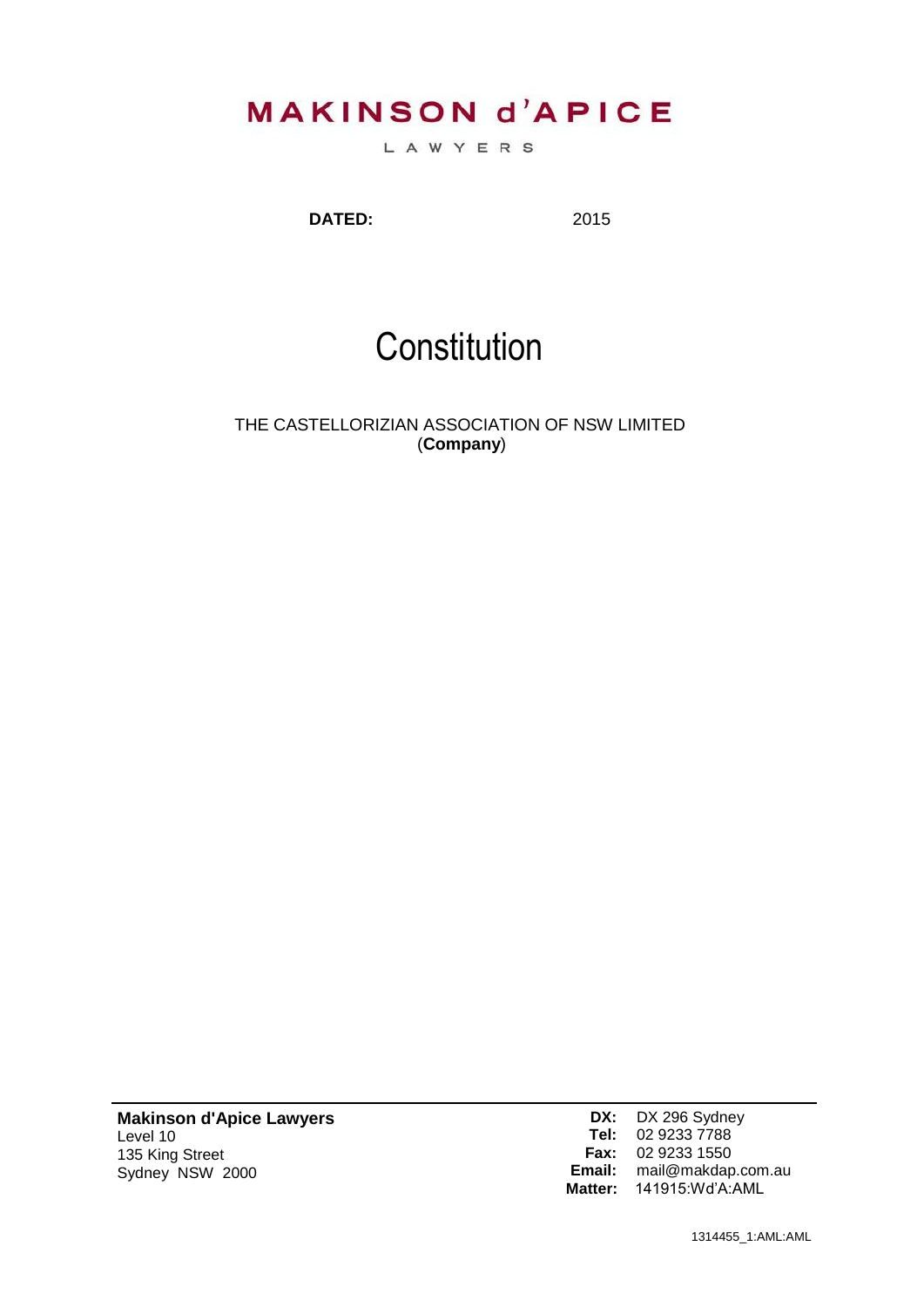## **Table of Contents**

| 1.  |               |            |
|-----|---------------|------------|
| 2.  |               |            |
| 3.  |               |            |
| 4.  |               |            |
| 5.  |               |            |
| 6.  |               |            |
| 7.  |               |            |
| 8.  |               |            |
| 9.  |               |            |
| 10. |               |            |
| 11. |               |            |
| 12. |               |            |
| 13. |               |            |
| 14. |               |            |
| 15. |               |            |
| 16. |               |            |
| 17. |               |            |
| 18. |               |            |
| 19. |               |            |
| 20. |               |            |
| 21. |               |            |
| 22. |               |            |
| 23. |               |            |
| 24. |               |            |
| 25. |               |            |
| 26. | VOTING RIGHTS | $\dots$ 14 |
| 27. |               |            |
| 28. |               |            |
| 29. |               |            |
| 30. |               |            |
| 31. |               |            |
| 32. |               |            |
| 33. |               |            |
| 34. |               |            |
| 35. |               |            |
| 36. |               |            |
| 37. |               |            |
| 38. |               |            |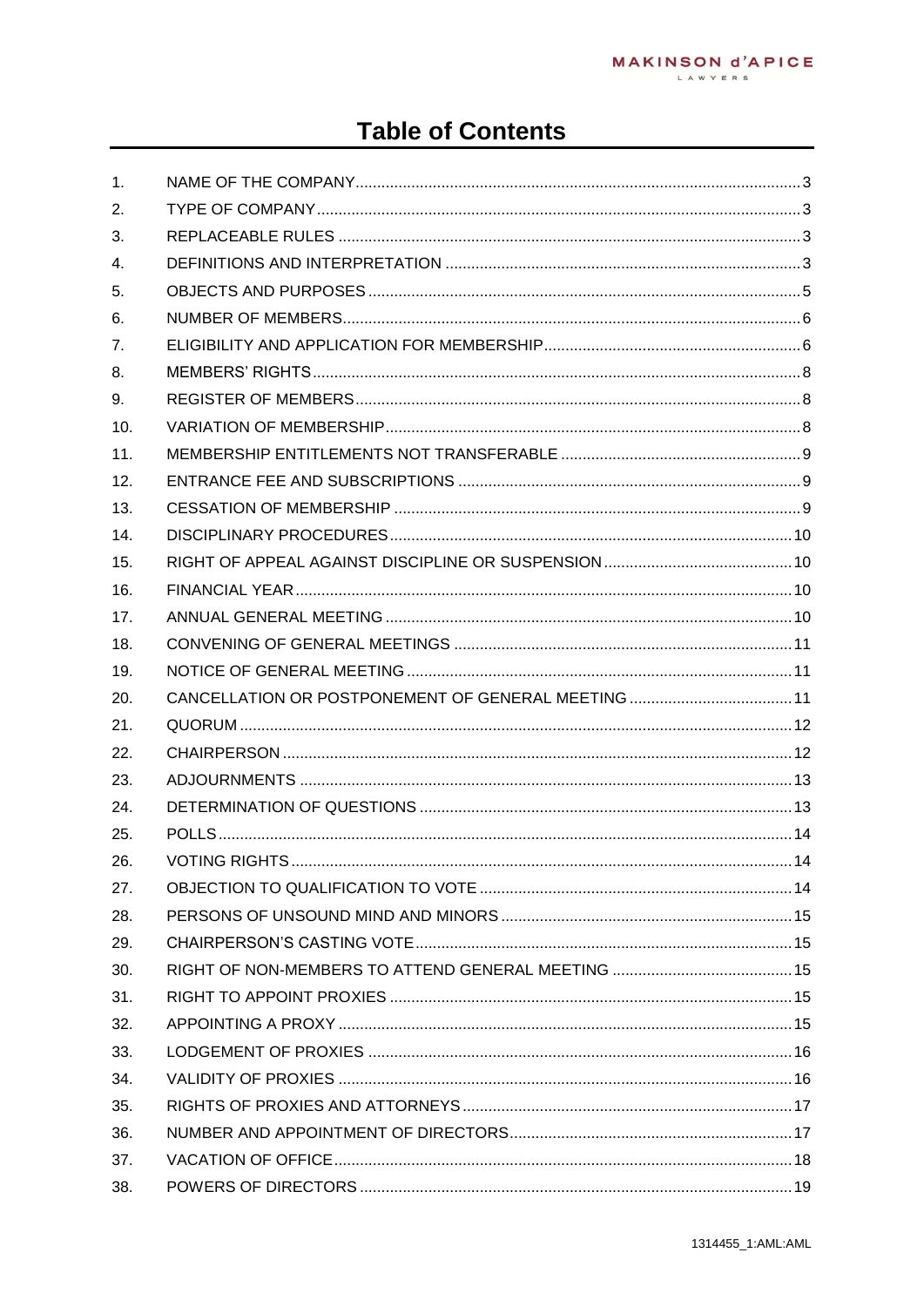| 39. |  |
|-----|--|
| 40. |  |
| 41. |  |
| 42. |  |
| 43. |  |
| 44. |  |
| 45. |  |
| 46. |  |
| 47. |  |
| 48. |  |
| 49. |  |
| 50. |  |
| 51. |  |
| 52. |  |
| 53. |  |
| 54. |  |
| 55. |  |
| 56. |  |
| 57. |  |
| 58. |  |
| 59. |  |
| 60. |  |
|     |  |

 $\,$  ii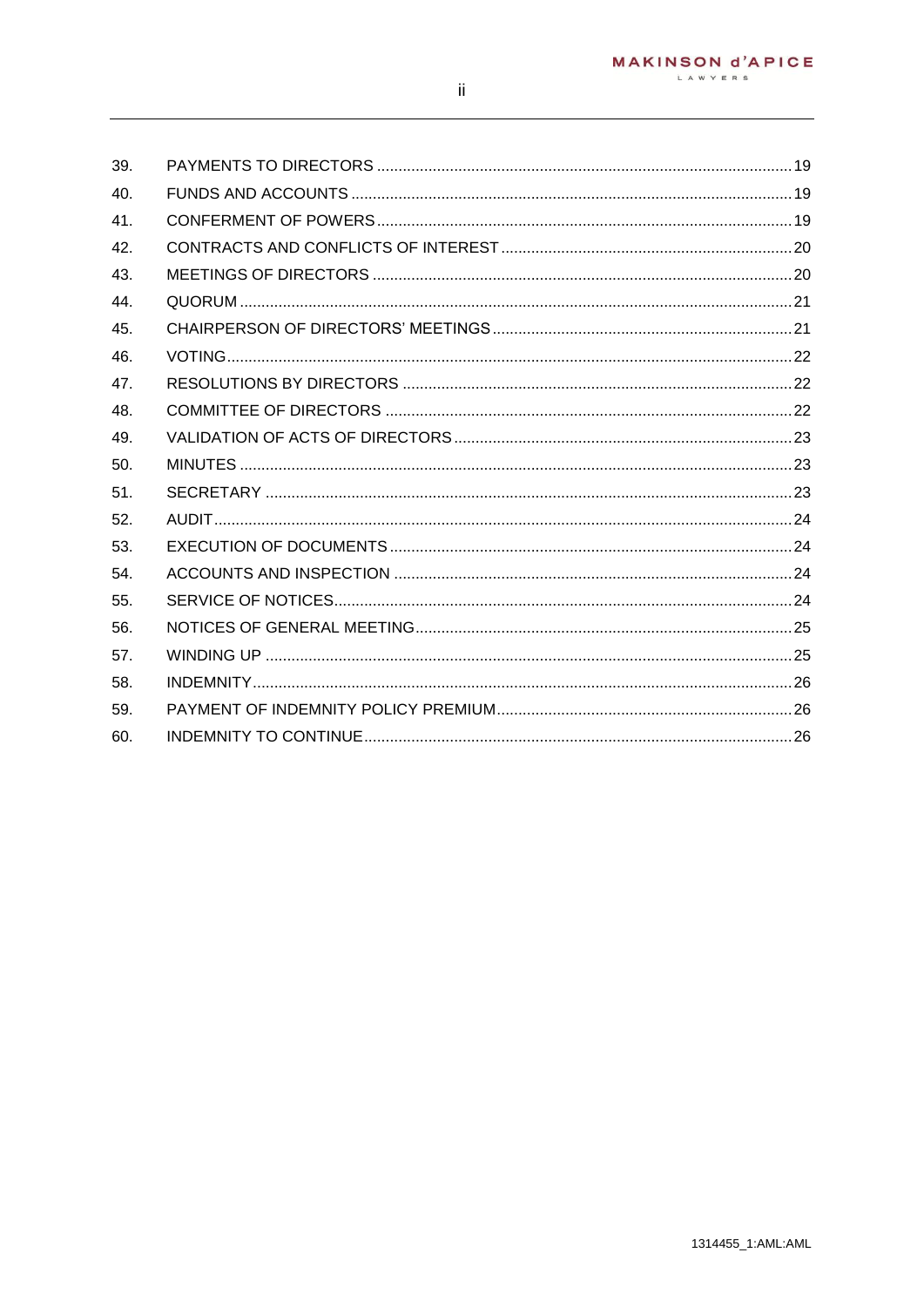#### <span id="page-3-0"></span>**1. NAME OF THE COMPANY**

The name of the Company is the Castellorizian Association of NSW Limited.

#### <span id="page-3-1"></span>**2. TYPE OF COMPANY**

- (a) The Company is a not-for-profit public company limited by guarantee.
- (b) Subject to this Constitution, each person who is a Member and each person who was a Member during the year ending on the day of the commencement of the winding up of the Company, undertakes to contribute to the property of the Company for:
	- (i) payment of debts and liabilities of the Company;
	- (ii) payment of the costs, charges and expenses of winding up; and
	- (iii) any adjustment of the rights of the contributories among Members.
- (c) The amount that each Member or Past Member is liable to contribute is limited to \$10.00.

#### <span id="page-3-2"></span>**3. REPLACEABLE RULES**

This Constitution displaces the Replaceable Rules to the extent that it is inconsistent with any Replaceable Rules.

#### <span id="page-3-3"></span>**4. DEFINITIONS AND INTERPRETATION**

(a) In this Constitution, unless there is something in the subject or context which is inconsistent:

**Act** means the *Corporations Act* 2001.

**Active Life Member** means a person who qualifies as an active life member pursuant to **clause [7.4.](#page-7-0)**

**Association Life Member** means a person who qualifies as an associate life member pursuant to **clause [7.5.](#page-7-1)**

**Associate Member** means a Member who is eligible in accordance with **clause [7.2](#page-6-2)** and admitted in accordance with **clause [7.3](#page-7-2)**

**Board** means the Board of Directors.

**Chairperson** means the person holding that office under this Constitution and includes any assistant or acting chairperson.

**Committee** means a committee established in accordance with **clause [48](#page-22-2)**.

**Company** means the Castellorizian Association of NSW Limited.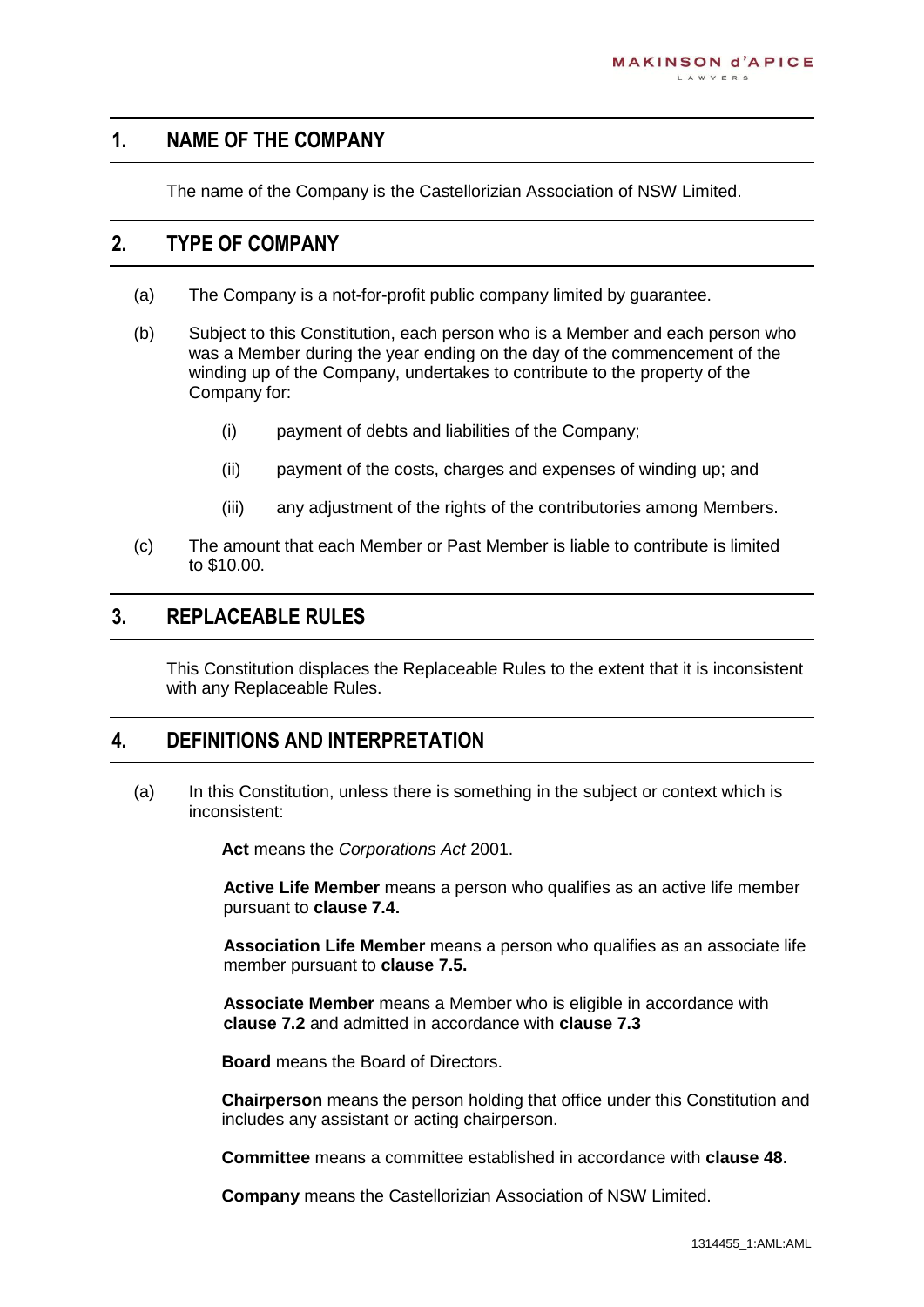**Constitution** means this Constitution as amended or supplemented from time to time.

**Director** means any person holding the position of a director of the Company and **Directors** means the directors for the time being of the Company or as the context permits such number of them as have authority to act for the Company.

**Financial Member** means a Member of the Company who has complied with **clause [12](#page-9-1)** of the constitution unless excepted in accordance with **clause [13\(c\)](#page-9-3)**. For completeness, a Financial Member includes an Active Life Member, Association Life Member and an Honorary Life Member. **Junior Vice-President** means the elected Chairperson of Directors' meetings if the President or the Senior Vice-President are unable or unwilling to act in accordance with **clause [45.1\(c\)](#page-21-2)**.

**Honorary Life Member** means a person who qualifies as an honorary life member pursuant to **clause [7.6](#page-8-3)**.

**Member** means a member of the Company.

**Office** means the registered office for the time being of the Company.

**Officer** has the same meaning as given to that term in section 9 of the Act.

**Ordinary Member** means a Member of the Company who is eligible in accordance with **clause [7.1](#page-6-3)** and admitted in accordance with **clause [7.3](#page-7-2)**.

**President** means the Director for the time being elected to chair the Board.

**Register** means the register of Members to be kept pursuant to the Act.

**Replaceable Rules** means the replaceable rules applicable to a public company limited by guarantee set out in the Act.

**Representative** means a person authorised in accordance with section 250D of the Act to act as a representative of a body corporate that is a member of the Company.

**Secretary** means the Director appointed as the secretary of the Company and includes any Director acting as an assistant or acting secretary.

**Senior Vice-President** means the elected Chairperson of Directors' meetings if the President is unable or unwilling to act in accordance with **clause [45.1\(c\)](#page-21-2)**.

- (b) In this Constitution, unless there is something in the subject or context which is inconsistent:
	- (i) the singular includes the plural and vice versa;
	- (ii) each gender includes the other gender;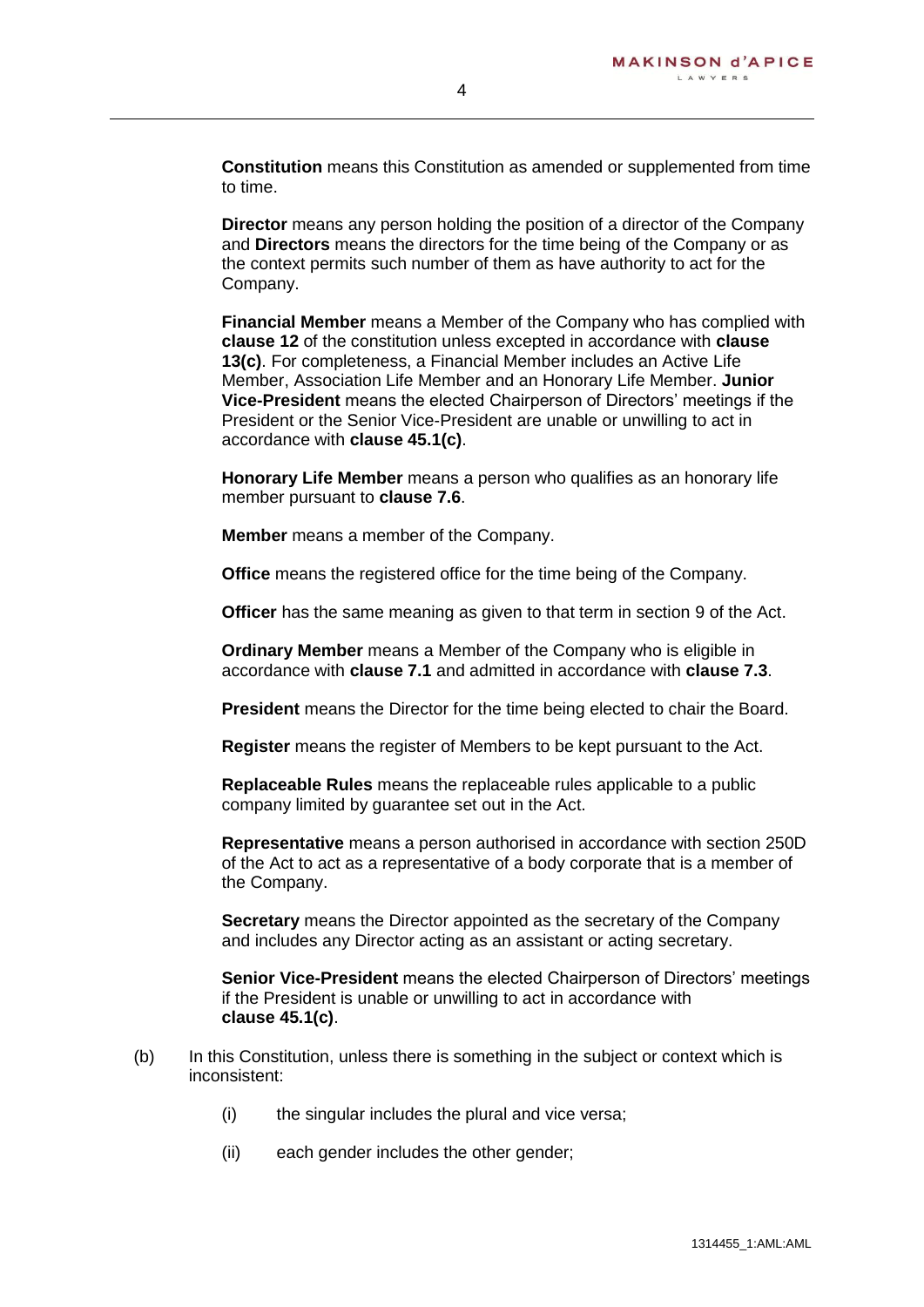- (iii) the word "person" means a natural person and any partnership, association, body or entity whether incorporated or not;
- (iv) the words "writing" and "written" include any other mode of representing or reproducing words, figures, drawings or symbols in a visible form;
- (v) where any word or phrase is defined, any other part of speech or other grammatical form of that word or phrase has a cognate meaning;
- (vi) a reference to any clause or schedule is to a clause or schedule of this Constitution;
- (vii) a reference to any statute, proclamation, rule, code, regulation or ordinance includes any amendment, consolidation, modification, reenactment or reprint of it or any statute, proclamation, rule, code, regulation or ordinance replacing it.
- (c) An expression used in a particular Part or Division of the Act that is given by that Part or Division a special meaning for the purposes of that Part or Division has, unless the contrary intention appears, in any clause that deals with a matter dealt with by that Part or Division the same meaning as in that Part or Division.
- (d) The provisions of this Constitution displace the replaceable rules (but not replaceable rules which mandatorily apply to a public company) contained in the Act.
- (e) Headings do not form part of or affect the construction or interpretation of this Constitution.

## <span id="page-5-0"></span>**5. OBJECTS AND PURPOSES**

- <span id="page-5-1"></span>(a) The objects for which the Company is established are to promote, foster and celebrate the history, tradition, culture, customs, local contribution, language, ethos and bonds of kinship of people of Greek origin in Australia especially those who are natives of the Island of Castellorizo or persons of Greek descent from a district within 45 kilometres of the island of Castellorizo or are descendants of such natives, or are married to such natives or their descendants through social intercourse and good fellowship amongst those people by amongst other things:
	- (i) establishing and maintaining social, recreational, cultural and/or sporting associations; and
	- (ii) providing such facilities as may be required for such purposes
	- (iii) any other activities in furtherance of the above purposes.
- <span id="page-5-2"></span>(b) The Company can only exercise the powers in section 124(1) of the Act to:
	- (i) carry out the objects of the Company set out in **clause [5\(a\)](#page-5-1)**; and
	- (ii) do all things incidental or convenient in relation to the exercise of power under **clause [5\(b\)\(i\)](#page-5-2)**.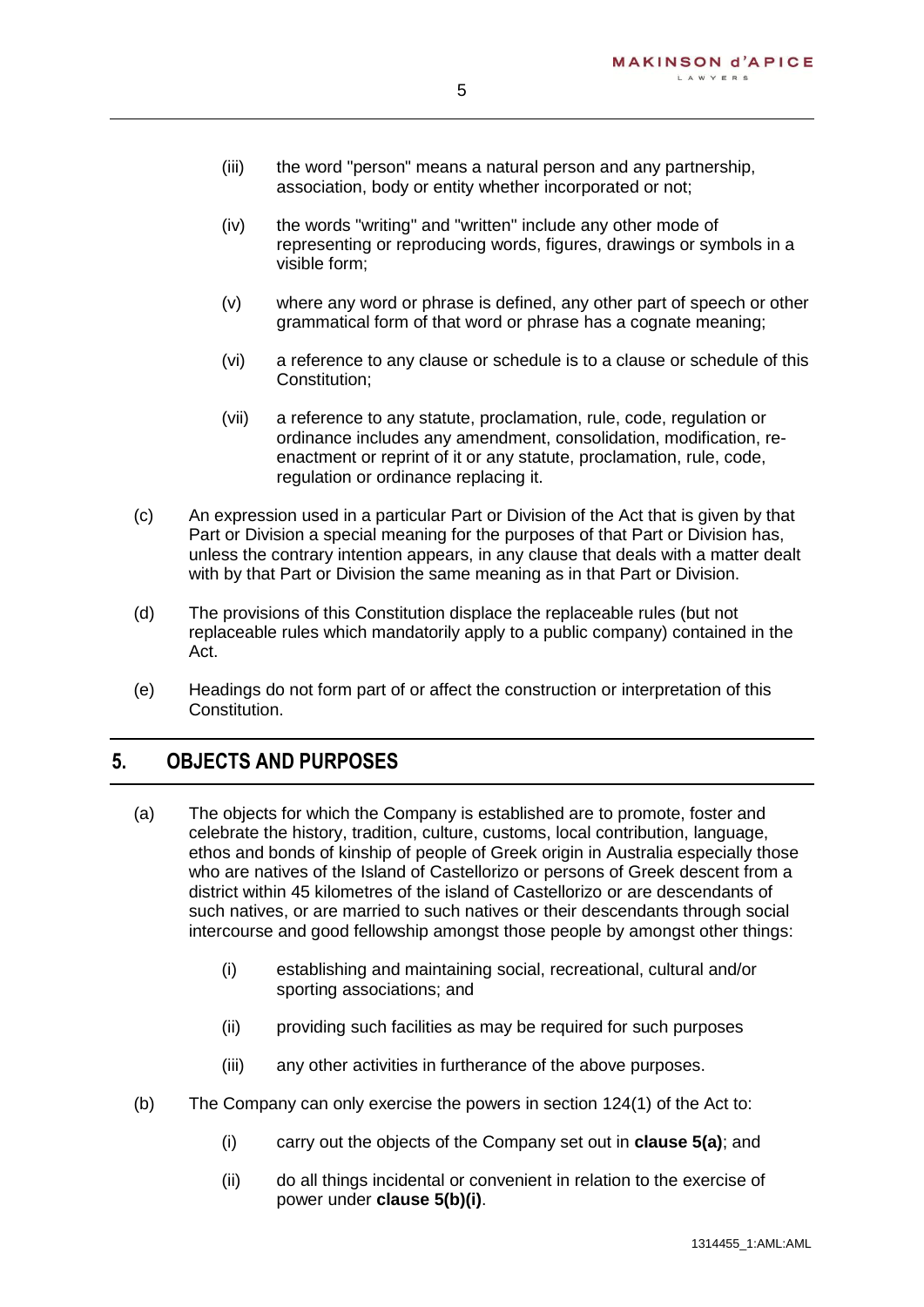- (c) The income and property of the Company will only be applied towards the promotion of the objects of the Company set out in **clause [5\(a\)](#page-5-1)**.
- (d) No income or property of the Company will be paid, transferred or distributed, directly or indirectly, by way of dividend or otherwise to any Members of the Company. However nothing in this Constitution will prevent payment in good faith to a Member:
	- (i) in return for any services rendered or goods supplied in the ordinary and usual course of business to the Company;
	- (ii) of interest at a rate not exceeding current bank overdraft rates of interest for moneys lent to the Company; or
	- (iii) of reasonable and proper rent for premises leased by any Member to the Company.
- (e) The Company must be located in Australia.

#### <span id="page-6-0"></span>**6. NUMBER OF MEMBERS**

The maximum number of Members of the Company is unlimited, but may be altered by the Board from time to time.

#### <span id="page-6-1"></span>**7. ELIGIBILITY AND APPLICATION FOR MEMBERSHIP**

#### <span id="page-6-3"></span>**7.1 Eligibility for Ordinary Membership**

- (a) A person is eligible for Ordinary Membership of the Company if that person:
	- (i) is a natural person over the age of 18 years; and
	- (ii) at the date of election to membership is a native of the Island of Castellorizo or persons of Greek descent from a district within 45 kilometres of the island of Castellorizo or are descendants of such natives, or a married to such natives or descendants, and who are residing in the Commonwealth of Australia; and
	- (iii) in the opinion of the Board holds the ideals of the promotion of the objects of the Company as set out in **clause [5](#page-5-0)**.

#### <span id="page-6-2"></span>**7.2 Eligibility for Associate Membership**

A person is eligible for Associate Membership of the Company if that person:

- (a) is a natural person over the age of 18 years; and
- (b) in the opinion of the Board holds the ideals of the promotion of the objects of the Company as set out in **clause [5,](#page-5-0)**

provided that the number of Associate Members shall not exceed 25% of the total number of Members.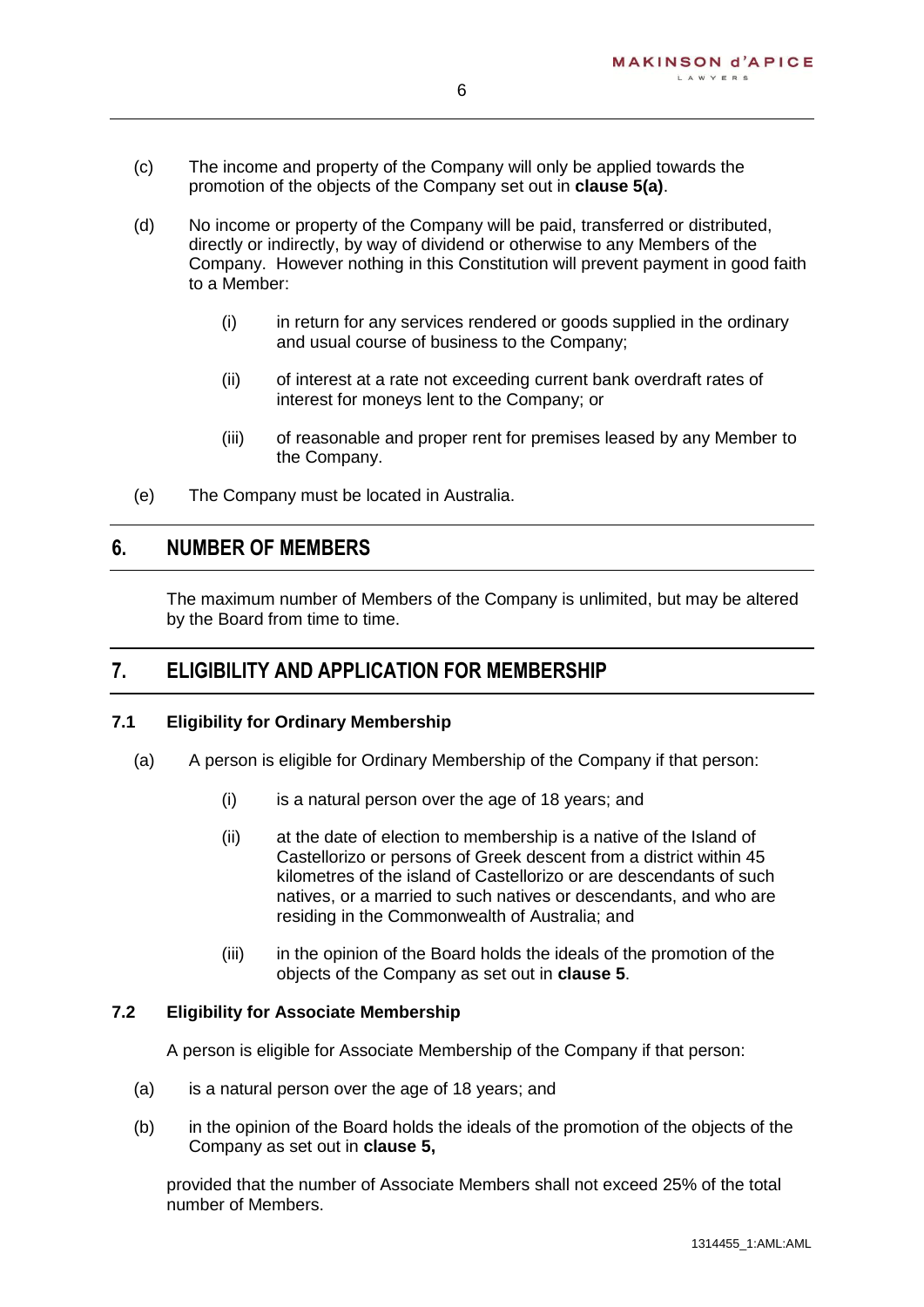#### <span id="page-7-2"></span>**7.3 Application for Membership**

- (a) Every application for membership of the Company must be lodged with the Secretary and must set forth the name, address, and specify the relevant credentials of the applicant as an Ordinary Member.
- (b) Applications for membership of the Company must be made in writing on a form approved by the Board for that purpose, be signed by the applicant, and shall be proposed by two Ordinary Members.
- (c) At the first meeting of the Board after an application for membership has been received the Board will in its absolute discretion:
	- (i) determine the admission or rejection of the applicant; or
	- (ii) decide to call on the applicant to supply any evidence of eligibility that they consider reasonably necessary.
- (d) An applicant will be admitted to membership of the Company if 75% of Directors present and entitled to vote at a meeting of the Board agree by resolution to admit the applicant.
- (e) If the Board approves an application for membership the Chairperson must, as soon as practicable, notify the applicant in writing of their approval for membership.
- (f) If the Board rejects an application for membership the Chairperson must, as soon as practicable, notify the applicant in writing that their application has been rejected. The Chairperson is not bound to give reasons why the application was rejected.

#### <span id="page-7-0"></span>**7.4 Active Life Membership**

- (a) Any person who at the date of this constitution had paid the necessary fee and been admitted as an Active Life Member for a period of 25 years will continue to be an Active Life Member for the remainder of the 25 year period since the payment of the fee. Thereafter, that person shall upon paying the annual subscription become an Ordinary Member in accordance with the constitution.
- (b) Active Life Members will have the same benefits and responsibilities as Ordinary Members.

#### <span id="page-7-1"></span>**7.5 Association Life Membership**

- (a) Association Life Membership may be granted by a unanimous vote of the Board and 75% majority of the Members at a general meeting to any person or persons who has made an outstanding contribution to the Company.
- (b) Association Life Members will not be required to pay any annual membership fees.
- (c) Association Life Members will otherwise have the same benefits and responsibilities as Ordinary Members.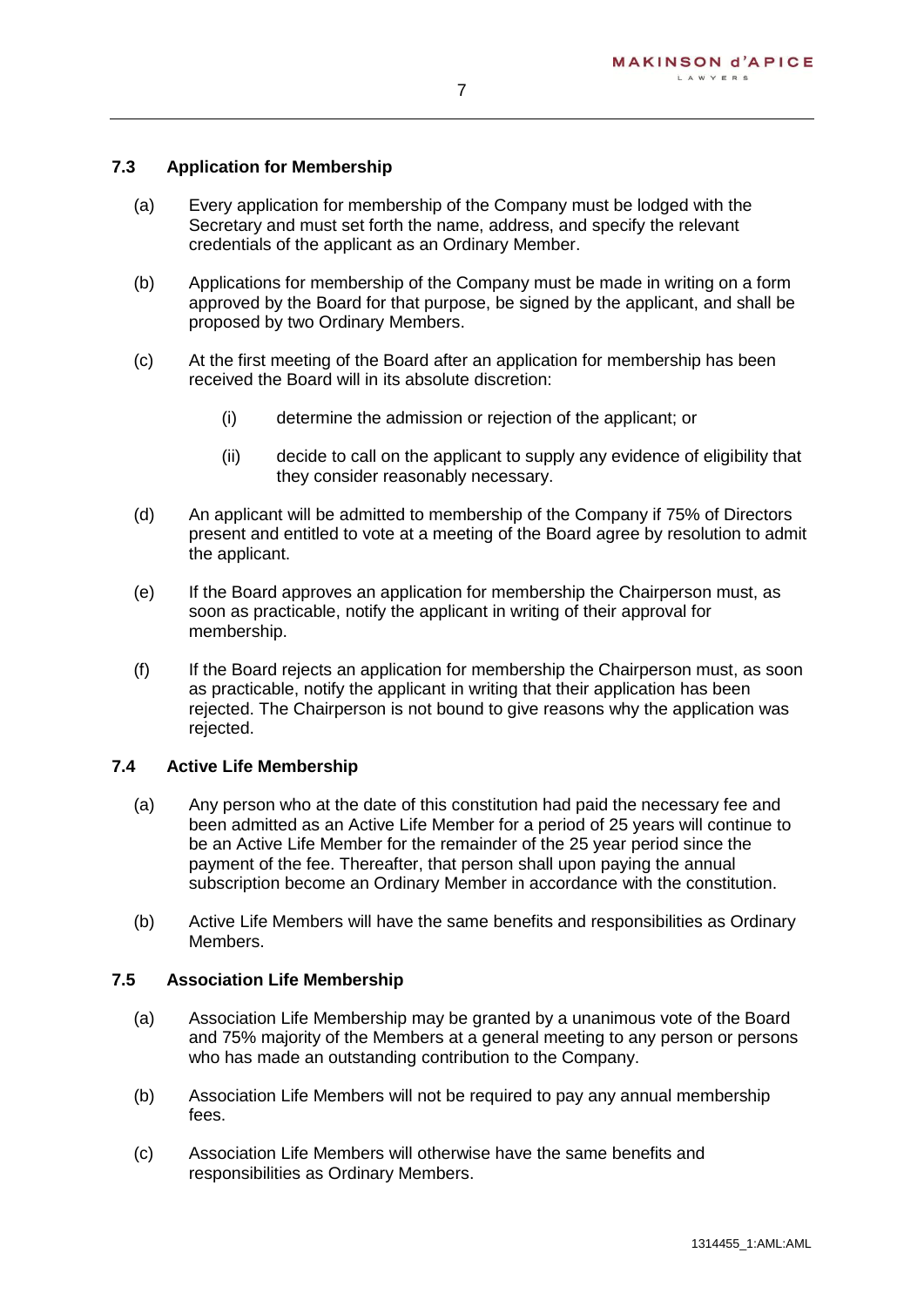(d) Any person who at the date of this constitution had been granted Life Membership of the Association shall retain such membership and now be known as an Association Life Member.

#### <span id="page-8-3"></span>**7.6 Honorary Life Membership**

- (a) Honorary Life Membership may be granted by a unanimous decision of the Board to:
	- (i) A prominent citizen or sportsperson;
	- (ii) A member of one of the Houses of Parliament of New South Wales or the Commonwealth of Australia;
	- (iii) Any other dignitary or prominent person as identified by the Board.
- (b) Honorary Life Members shall not be entitled to attend or vote at any meeting of the Club, nominate or be elected to the Board or any office of the Club, or participate in the management, business and affairs of the Club in any way.
- (c) Honorary Life Members will not be required to pay any annual membership fees.
- (d) The Board shall have power to cancel the Honorary Life Membership at any time.
- (e) The Board shall not have the power to grant more than one (1) Honorary Life Memberships in any Financial Year.
- (f) Any person who at the date of this constitution had been granted Honorary Life Membership of the Association shall retain such membership.

#### <span id="page-8-0"></span>**8. MEMBERS' RIGHTS**

All Members of the Company are entitled to attend general meetings of the Company but only Active Life Members, Association Life Members and Ordinary Members of the Company will be entitled to vote at general meetings of the Company.

#### <span id="page-8-1"></span>**9. REGISTER OF MEMBERS**

Upon approval of an application for membership by the Board, the Secretary will cause to be entered into the Register the name and address of the new Member, as supplied by the Member on their application for membership. The Chairperson will hold all signed applications and produce them if required to verify the identity of any person voting at any election or meeting of the Company.

#### <span id="page-8-2"></span>**10. VARIATION OF MEMBERSHIP**

The Board may:

(a) not create a class of Membership, unless it is a class of prepaid Membership;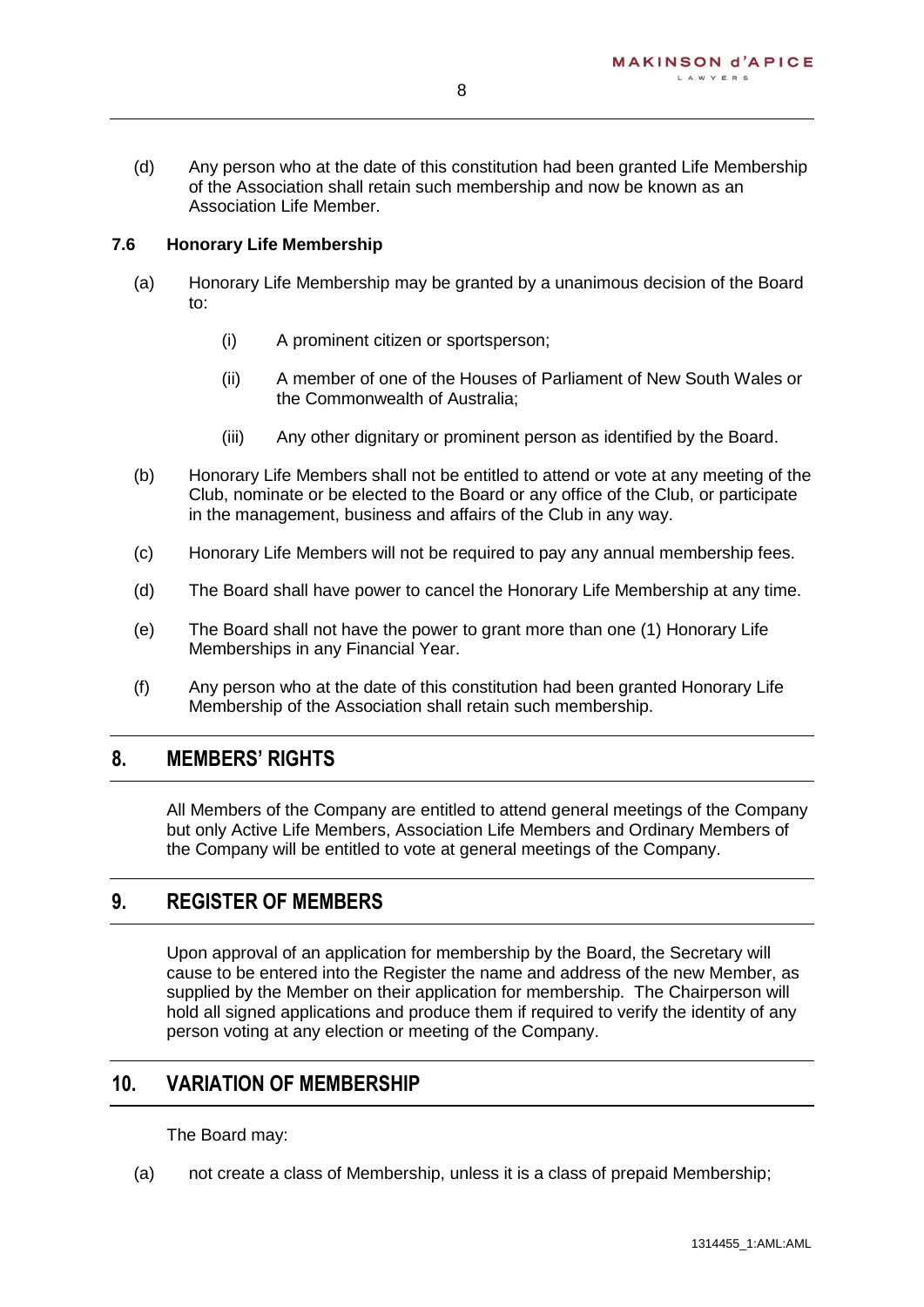- (b) not vary or cancel rights of Members in a class; or
- (c) not transfer a Member or class of Members from one class to another.

#### <span id="page-9-0"></span>**11. MEMBERSHIP ENTITLEMENTS NOT TRANSFERABLE**

A right privilege or obligation which a person has by reason of being a Member of the Company:

- (a) is not capable of being transferred or transmitted to another person; and
- (b) terminates on cessation of the person's membership.

#### <span id="page-9-1"></span>**12. ENTRANCE FEE AND SUBSCRIPTIONS**

- <span id="page-9-4"></span>(a) A Member must on admission to membership, pay any amount as determined by the Board from time to time.
- <span id="page-9-5"></span>(b) In addition to any amount payable by the Member under **subclause [\(a\)](#page-9-4)**, a Member must pay to the Company an annual membership fee as determined by the Board:
	- (i) before 1 April in each calendar year; or
	- (ii) if the member becomes a Member on or after 1 April in any calendar year, then before 1 April in each succeeding calendar year.
- (c) For completeness, the Board may determine that no entrance fee or annual membership fee shall be payable (in whole or in part) in a given year and may extend the time for payment by any Member.

#### <span id="page-9-2"></span>**13. CESSATION OF MEMBERSHIP**

A Member's membership will cease:

- (a) on the date that the Secretary receives written notice of resignation from that Member;
- (b) if the Member is expelled in accordance with **clause [14\(a\)](#page-10-4)**;
- <span id="page-9-3"></span>(c) if the Member fails to pay the annual membership fee (if any) under **clause [12\(b\)](#page-9-5)** within the time frame specified in the invoice provided by the Company; however, the Board in its discretion, may resolve to extend the time to pay or waive the Members membership fees;
- (d) if the Member dies.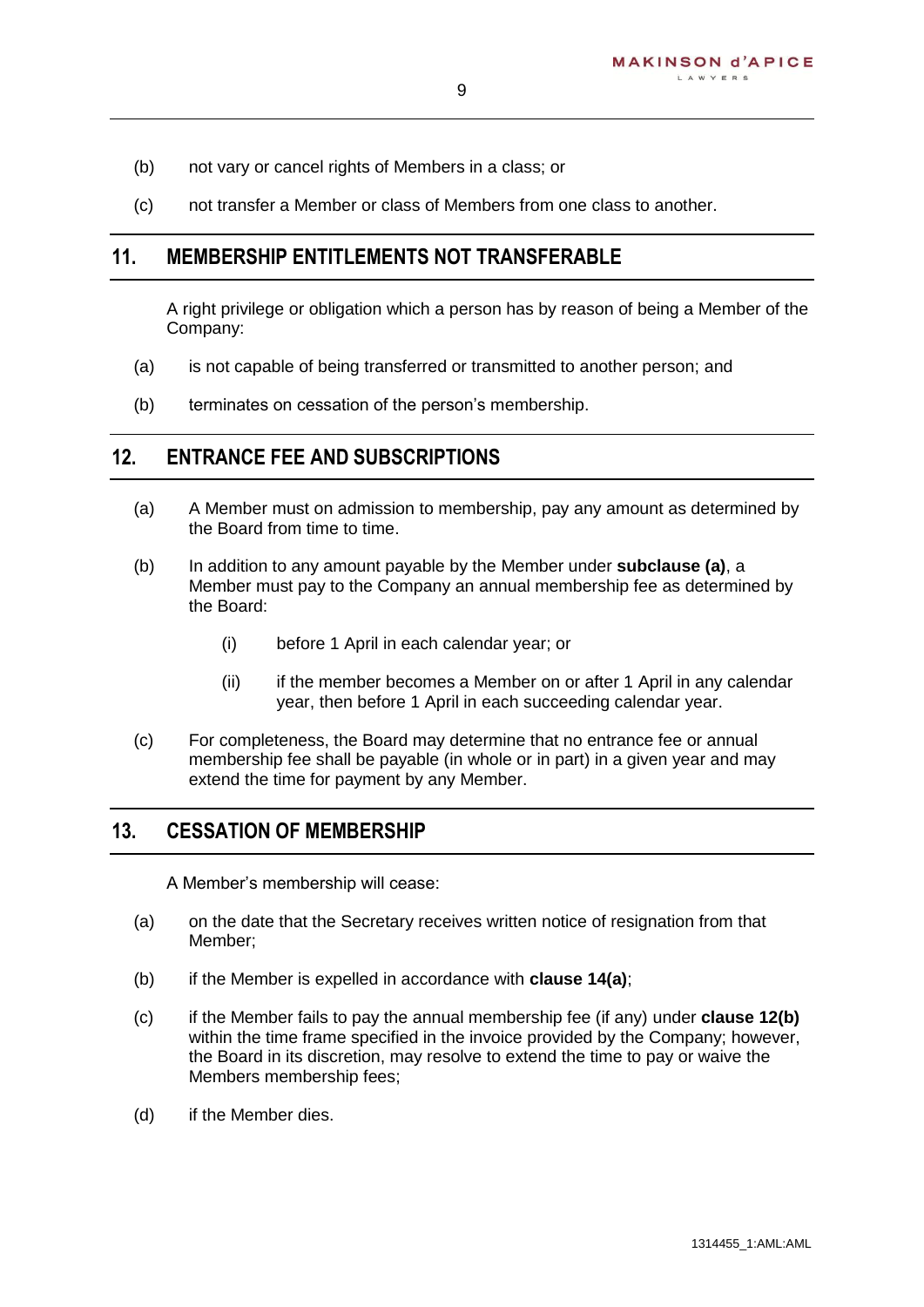## <span id="page-10-0"></span>**14. DISCIPLINARY PROCEDURES**

- <span id="page-10-4"></span>(a) If any Member or any Representative of a Member wilfully refuses or neglects to comply with the provisions of this Constitution or is guilty of any code of conduct which in the opinion of the Board is unbecoming of a Member or prejudicial to the interests of the Company, the Board will have the power by resolution to censure, fine, suspend or expel the Member from the Company.
- (b) For the avoidance of doubt, conduct will be considered to be unbecoming if it
	- (i) causes no less than 6 Directors to think less of the Member's integrity; or
	- (ii) brings the Company into disrepute; or
	- (iii) breaches any of the Company's codes of conduct.
- (c) Any action taken by the Board in accordance with **clause [14\(a\)](#page-10-4)** is effective only after the Member has been given 14 days' notice of the resolution and has had the opportunity to be heard at the meeting at which the resolution is proposed.

#### <span id="page-10-1"></span>**15. RIGHT OF APPEAL AGAINST DISCIPLINE OR SUSPENSION**

- (a) A Member has a right to appeal against their expulsion under **clause [14](#page-10-0)**.
- (b) A Member will be reinstated if 75% of Members at a general meeting of the Company convened for that purpose vote in favour of reinstating the Member.

## <span id="page-10-2"></span>**16. FINANCIAL YEAR**

The financial year of the company shall commence on the first of April and end on the thirty-first of March each year.

#### <span id="page-10-3"></span>**17. ANNUAL GENERAL MEETING**

- (a) Subject to the Act, a general meeting must be held at least once in every calendar year and within the period of five (5) months after the end of the Company's financial year at such time and place as may be determined by the Directors to be called the "Annual General Meeting";
- (b) Meetings of the Company other than the Annual General Meeting shall be called "general meetings".
- (c) The business of the Annual General Meeting may include any of the following, even if not referred to on the notice of meeting:
	- (i) the consideration of the Annual Financial Statements, Directors' Declaration and Directors' Report and Auditor's Report;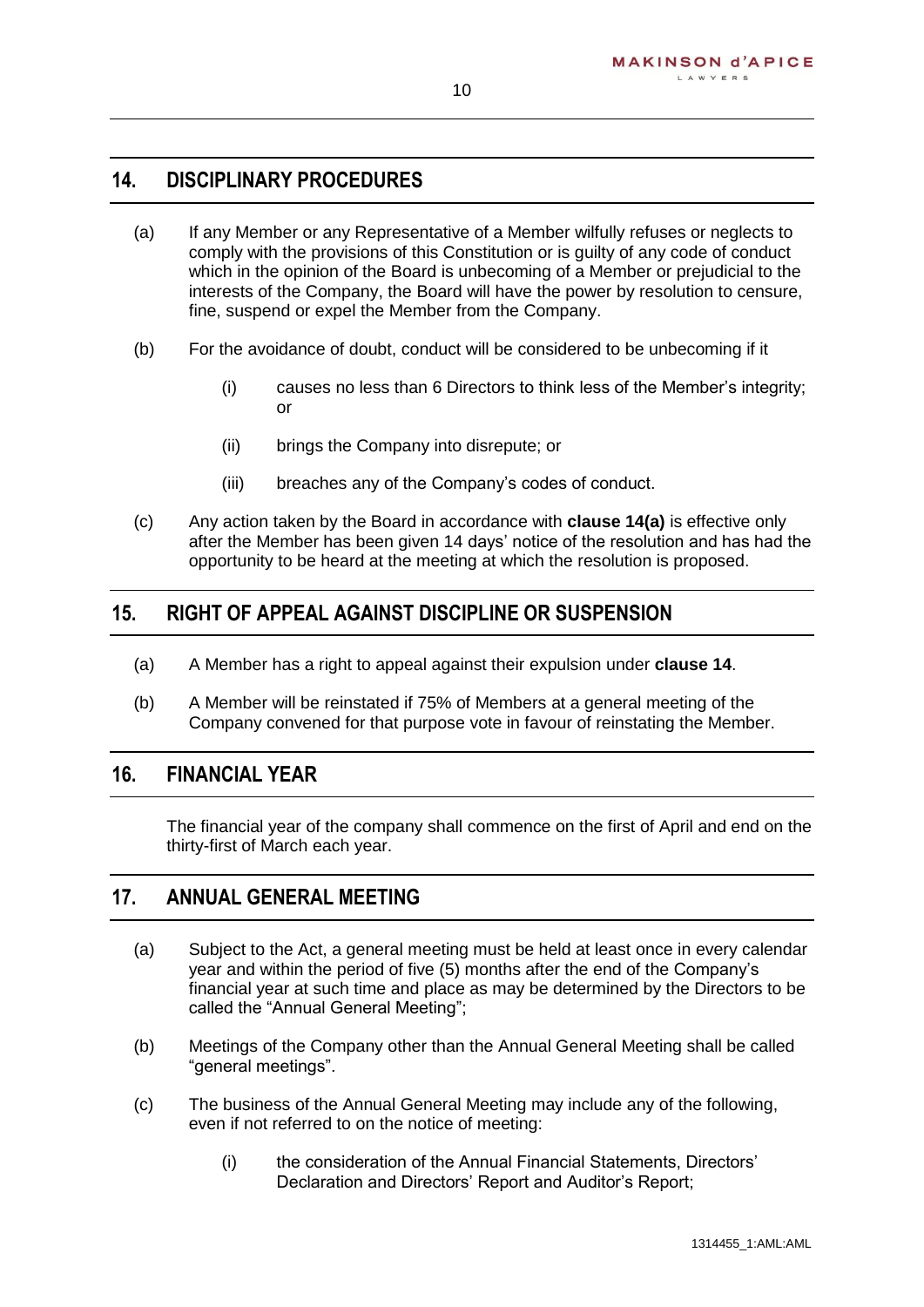- (ii) the election of Directors;
- (iii) the appointment of the auditor; and
- (iv) the fixing of the auditor's remuneration.

#### <span id="page-11-0"></span>**18. CONVENING OF GENERAL MEETINGS**

- (a) Any three Directors may whenever those Directors think fit convene a general meeting of the Company.
- (b) Members with at least 5% of the votes that may be cast at a general meeting shall be entitled to require a general meeting to be convened in accordance with the provisions of the Act.
- (c) A general meeting of the Company may be convened at two or more venues using any technology that gives the Members a reasonable opportunity to participate in the meeting.

## <span id="page-11-1"></span>**19. NOTICE OF GENERAL MEETING**

- (a) Subject to consent to shorter notice being given in accordance with the Act, at least 21 days' notice of any general meeting must be given specifying:
	- (i) the place, day and hour of the meeting;
	- (ii) the general nature of any business to be transacted at the meeting;
	- (iii) if a special resolution is to be proposed, the details of and intention to propose it;
	- (iv) if the meeting is to be held in two or more places, the technology that will be used to facilitate this;
	- (v) any other information required by the Act; and
	- (vi) notice must be given to all members in accordance with **clause [55](#page-24-3)**.
- (b) The accidental omission to give notice of any general meeting to or the nonreceipt of notice of a meeting by any person entitled to receive notice will not invalidate the proceedings at or any resolution passed at the meeting.

#### <span id="page-11-2"></span>**20. CANCELLATION OR POSTPONEMENT OF GENERAL MEETING**

- (a) Subject to the provisions of the Act and this Constitution the Board may cancel a general meeting of the Company:
	- (i) convened by the Board; or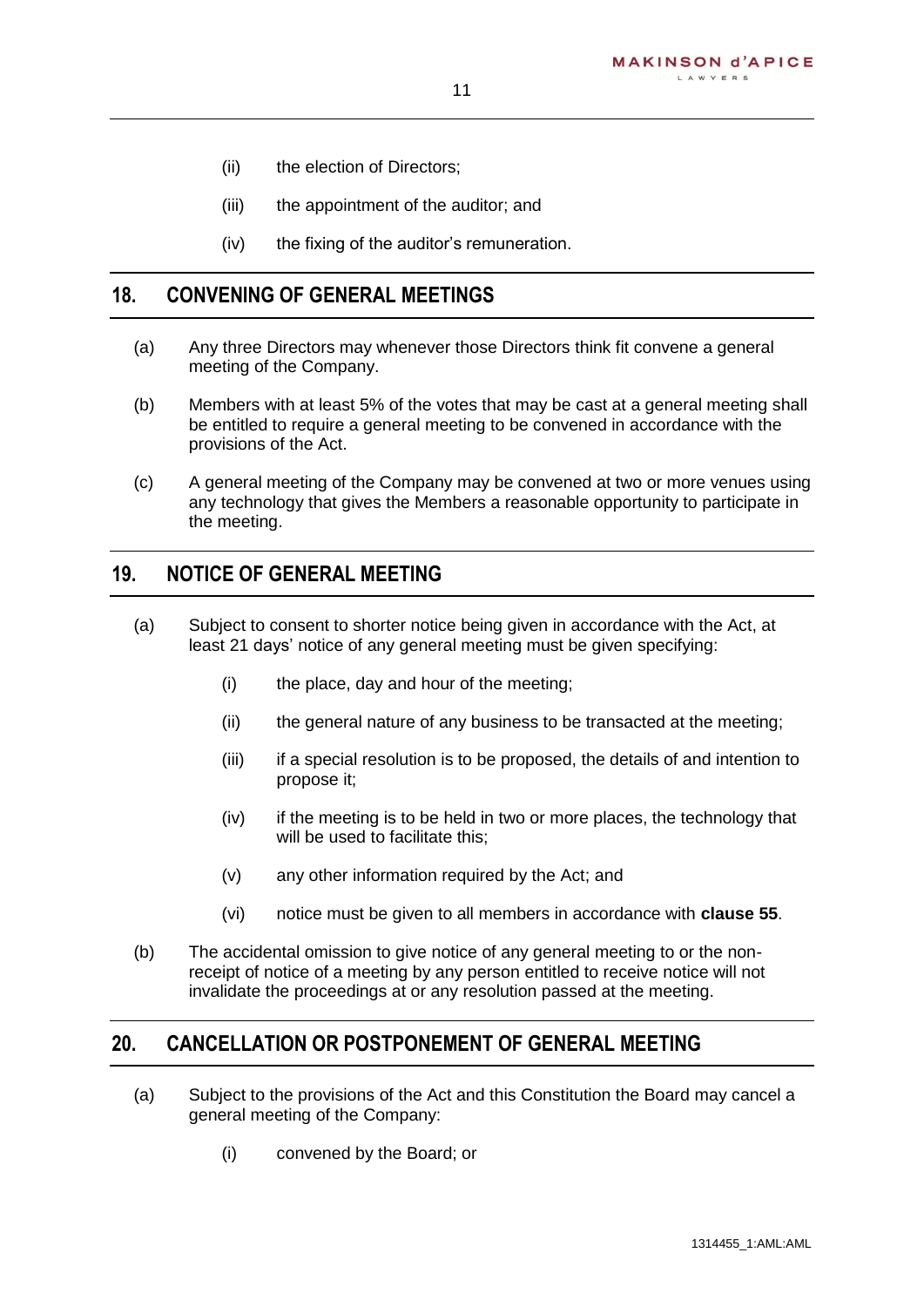- (ii) which has been convened by a Member or Members pursuant to the Act upon receipt by the Company of a written notice withdrawing the requisition signed by that Member or those Members.
- (b) The Board may postpone a general meeting or change the venue at which it is to be held. No business shall be transacted at any postponed meeting other than the business stated in the notice to the Members relating to the original meeting.
- (c) Where any general meeting is cancelled or postponed or the venue for the same is changed:
	- (i) the Board must endeavour to notify in writing each person entitled to receive notice of the meeting of the cancellation, the change of venue or the postponement of the meeting by any means permitted by this Constitution and in the case of the postponement of a meeting, the new place, date and time for the meeting; and
	- (ii) any failure to notify in writing any person entitled to receive notice of the meeting or failure of a person to receive a written notice shall not affect the validity of the cancellation, the change of venue or the postponement of the meeting.

## <span id="page-12-0"></span>**21. QUORUM**

- (a) No business may be transacted at any general meeting unless a quorum of Members is present at all times during the meeting.
- (b) 35 Members entitled to vote constitute a quorum for all general meetings.
- (c) If within 30 minutes after the time appointed for holding a general meeting a quorum is not present:
	- (i) the meeting if convened upon the requisition of Members shall be dissolved;
	- (ii) in any other case:
		- (A) it will stand adjourned to the same day in the next week at the same time and place or to such other day time and place as the Board may by notice to the Members appoint; and
		- (B) if at such adjourned meeting a quorum is not present within 30 minutes after the time appointed for the holding of the meeting the meeting shall be dissolved.

## <span id="page-12-1"></span>**22. CHAIRPERSON**

- (a) The President, or in the President's absence the Senior Vice-President, will be the Chairperson at every meeting of Members.
- (b) If: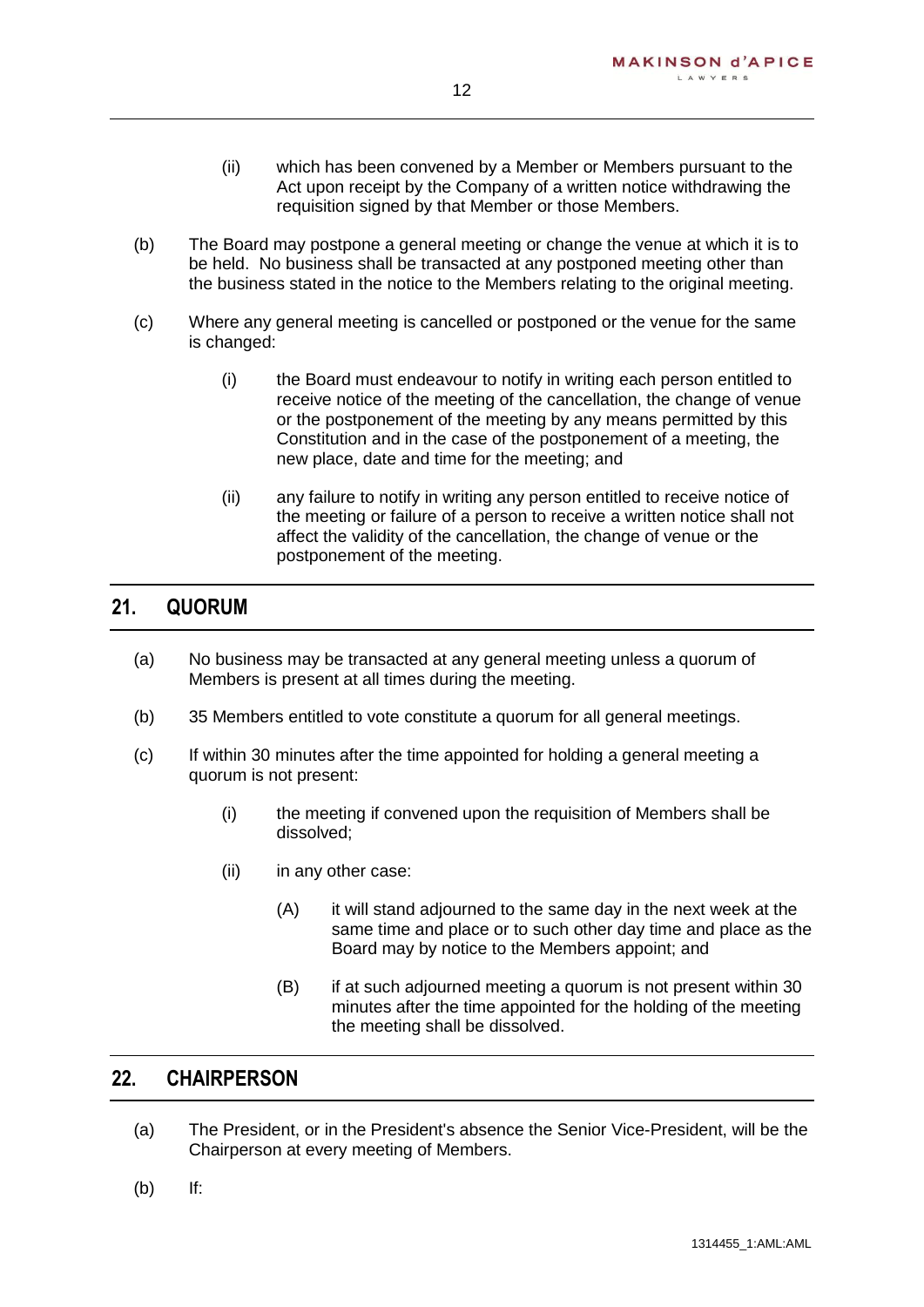- 13
- (i) there is no President or Senior Vice-President; or
- (ii) neither the President nor the Senior Vice-President is present within 15 minutes after the time appointed for holding the general meeting; or
- (iii) the President and the Senior Vice-President are unwilling to act as Chairperson of the general meeting,

then the Junior Vice-President shall act as Chairperson of the meeting.

If the President, Senior Vice-President and Junior Vice-President are absent or unwilling to act as the Chairperson then the Directors may elect a Director to chair the meeting of Members.

- (c) If there is a dispute at a general meeting about a question of procedure, the Chairperson may determine the question.
- (d) The rulings of the Chairperson on all matters relating to the order of business, procedure and conduct of the meeting shall be final and no motion of dissent from such rulings shall be accepted.

#### <span id="page-13-0"></span>**23. ADJOURNMENTS**

- (a) The Chairperson of a general meeting at which a quorum is present:
	- (i) may adjourn a meeting with the consent of the meeting; and
	- (ii) must adjourn the meeting if the meeting so directs,

to a time and place as determined.

- (b) No business may be transacted at any adjourned general meeting other than the business left unfinished at the meeting from which the adjournment took place.
- (c) A resolution passed at a meeting resumed after an adjournment is passed on the day it was passed.
- (d) It is not necessary to give any notice of an adjournment of a general meeting or of the business to be transacted at the adjourned meeting except if the meeting is adjourned for 30 days or more in which case notice of the adjourned meeting must be given as in the case of an original meeting.

#### <span id="page-13-1"></span>**24. DETERMINATION OF QUESTIONS**

- (a) At any general meeting a resolution to be considered at the meeting shall be decided on a show of hands unless a poll is demanded by:
	- (i) the Chairperson of the meeting; or
	- (ii) at least ten Members entitled to vote on the resolution.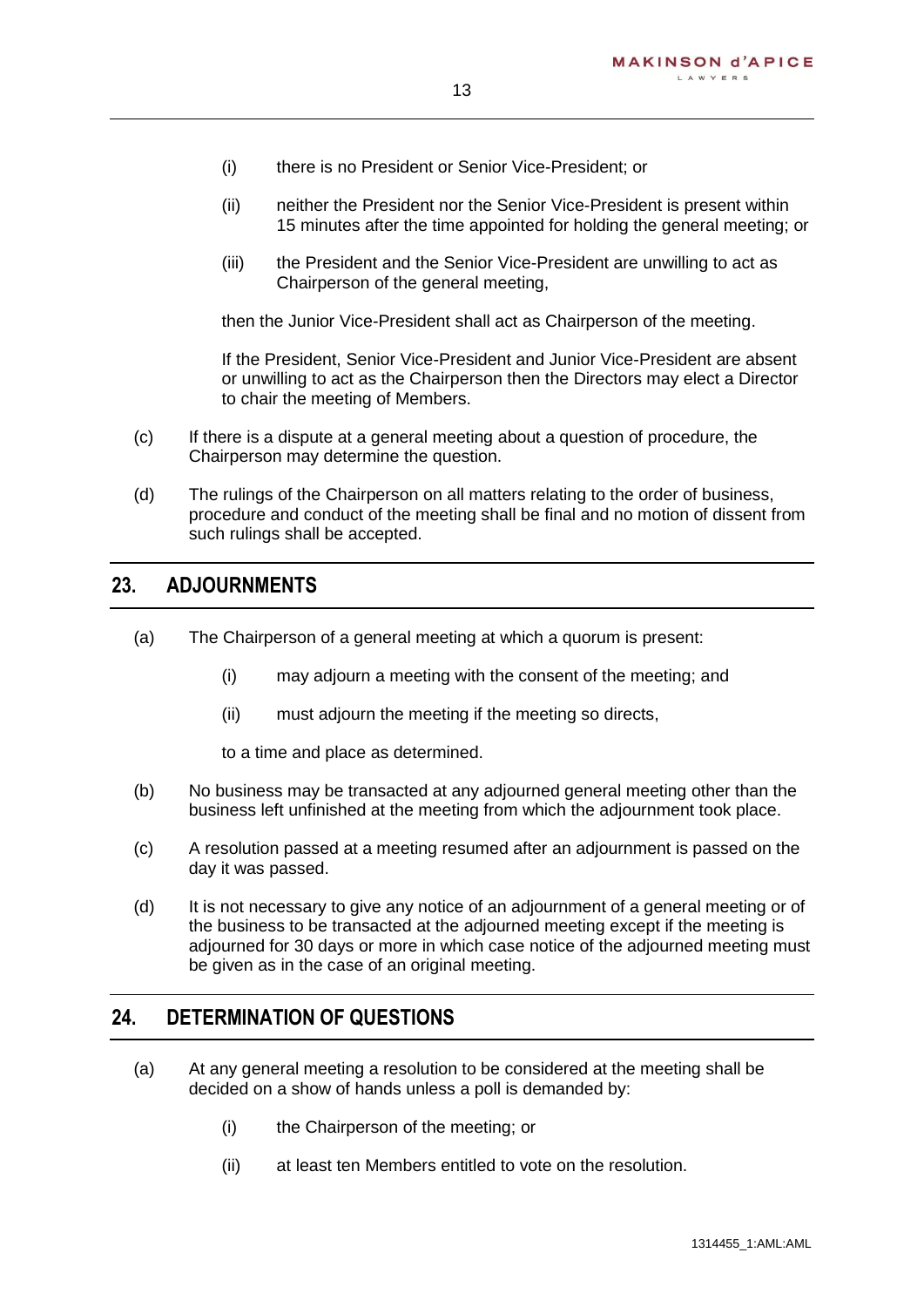- (b) Before a vote on a resolution is taken, the Chairperson must inform the meeting whether any proxy votes have been received and how the proxy votes are to be cast.
- (c) A declaration by the Chairperson of the result of a vote on a resolution by a show of hands and an entry to that effect contained in the minutes of the proceedings of the Company which has been signed by the Chairperson of the meeting or the next succeeding meeting shall be conclusive evidence of the fact without proof of the number or proportion of the votes recorded in favour of or against the resolution.

#### <span id="page-14-0"></span>**25. POLLS**

- (a) A poll may be demanded:
	- (i) before a vote on a resolution is taken;
	- (ii) before the voting results on a show of hands are declared; or
	- (iii) immediately after the voting results on a show of hands are declared.
- (b) If a poll is demanded it must be taken in such manner and at such time and place as the Chairperson of the meeting directs subject to **clause [25\(e\)](#page-14-3)**.
- (c) The result of the poll shall be taken to be the resolution of the meeting at which the poll was demanded.
- (d) The demand for a poll shall not prevent the continuance of a meeting for the transaction of any business other than the question on which a poll has been demanded.
- <span id="page-14-3"></span>(e) A poll demanded on the election of a Chairperson or any question of adjournment of the meeting must be taken immediately.
- (f) The demand for a poll may be withdrawn.

## <span id="page-14-1"></span>**26. VOTING RIGHTS**

A Member entitled to vote has one vote, whether on a show of hands or a poll.

## <span id="page-14-2"></span>**27. OBJECTION TO QUALIFICATION TO VOTE**

Any challenge as to the qualification of a person to vote at a general meeting or the validity of any vote tendered may only be raised at the meeting and must be determined by the Chairperson whose decision shall be final and conclusive and a vote allowed by the Chairperson shall be valid for all purposes.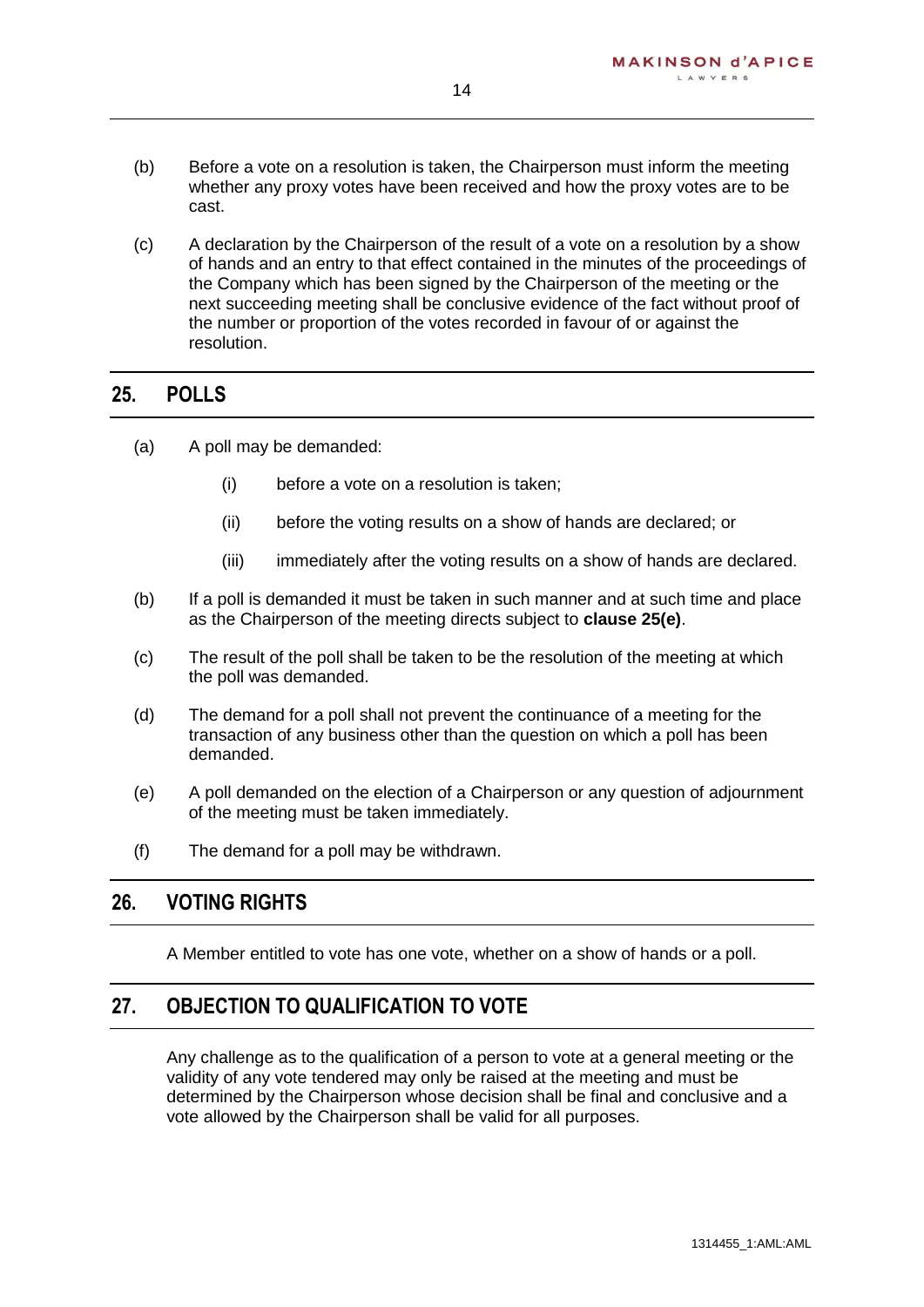## <span id="page-15-0"></span>**28. PERSONS OF UNSOUND MIND AND MINORS**

- <span id="page-15-5"></span>(a) A Member of unsound mind or whose person or estate is liable to be dealt with in any way under the law relating to mental health or who is a minor may vote whether on a show of hands or on a poll by that Member's committee or by such other person as properly has the management or guardianship of that Member's estate or by the public trustee (as the case may be) and the committee or other person or trustee may vote by proxy or Representative.
- (b) Any person having the right of management or guardianship of the person or estate in respect of a Member as referred to in **clause [28\(a\)](#page-15-5)** must not exercise any of the rights conferred under that clause unless and until the person has provided to the Board satisfactory evidence of the appointment of the person accordingly.

#### <span id="page-15-1"></span>**29. CHAIRPERSON'S CASTING VOTE**

In the case of an equality of votes whether on a show of hands or on a poll the Chairperson of the meeting of Members at which the show of hands is taken or at which the poll is demanded is entitled to a casting vote.

#### <span id="page-15-2"></span>**30. RIGHT OF NON-MEMBERS TO ATTEND GENERAL MEETING**

- (a) The Chairperson may invite any person who is not a Member to attend and/or address a general meeting.
- (b) Any auditor of the Company shall be entitled to attend and/or address a general meeting.

#### <span id="page-15-3"></span>**31. RIGHT TO APPOINT PROXIES**

- (a) A Member who is entitled to attend and vote at a general meeting of the Company may appoint a person as the Member's proxy to attend and vote for the Member at the meeting and such person must be a Member.
- (b) If a Member appoints a proxy the proxy is entitled to vote either on a show of hands or on a poll.

#### <span id="page-15-4"></span>**32. APPOINTING A PROXY**

- (a) The instrument appointing a proxy must be in writing signed by the appointor or the appointor's attorney duly authorised in writing.
- <span id="page-15-6"></span>(b) The instrument of proxy is valid if it contains the information required by the Act which at the date of this Constitution is the following information:
	- (i) the name and address of the Member;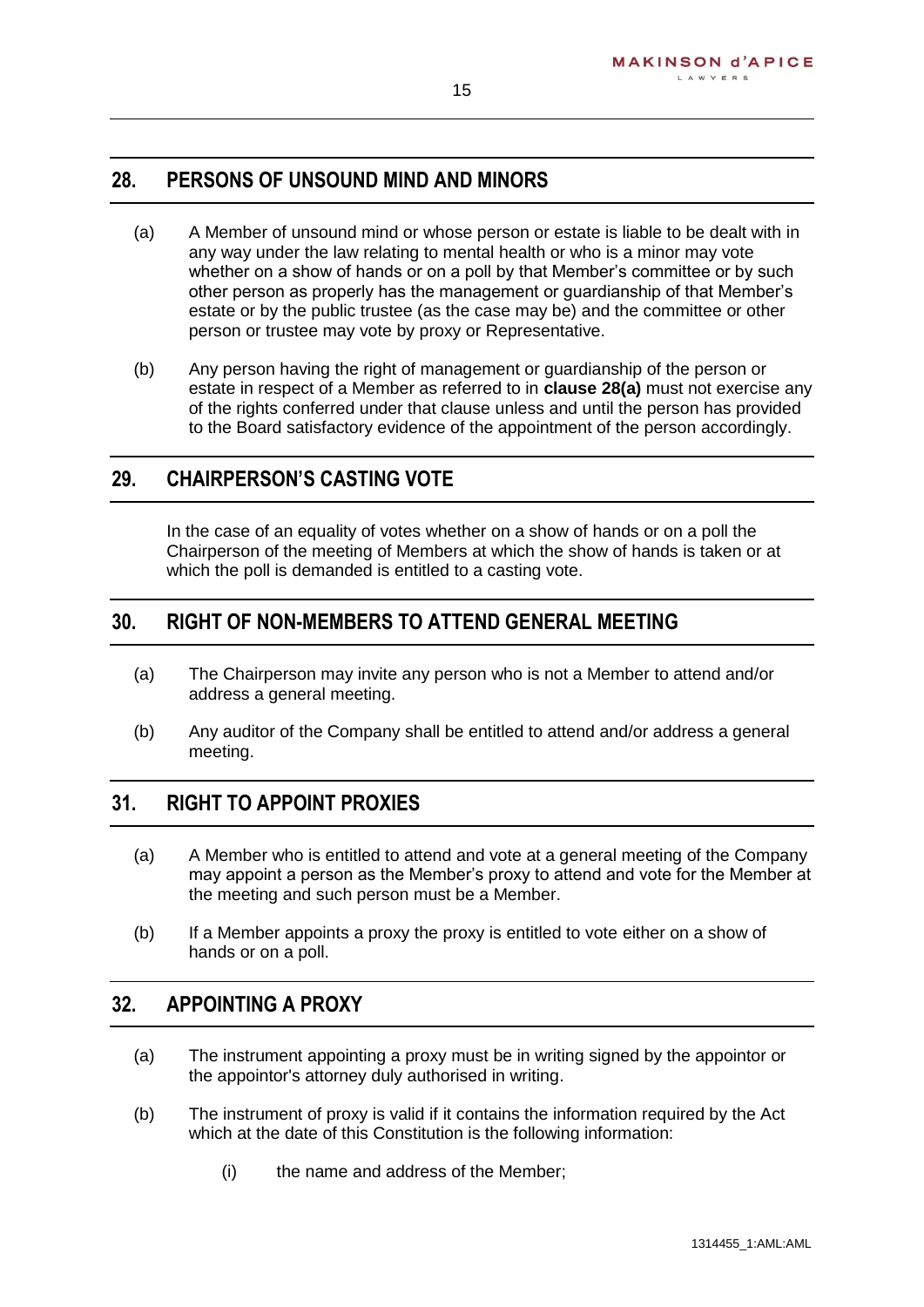- (ii) the proxy's name or the name of the office of the proxy; and
- (iii) the meetings at which the instrument of proxy may be used.
- (c) An instrument of proxy may be expressed to be a standing appointment. An instrument of proxy for a specified meeting is only valid for that meeting and any postponement or adjournment of that meeting.
- (d) An instrument of proxy shall not be treated as invalid merely because it does not specify all of the information required by **clause [32\(b\)](#page-15-6)**.
- (e) An instrument of proxy may be revoked at any time by notice in writing to the Company.

#### <span id="page-16-0"></span>**33. LODGEMENT OF PROXIES**

- (a) An instrument appointing:
	- (i) a proxy and the power of attorney or other authority (if any) under which it is signed or executed or a certified copy of that power or authority; or
	- (ii) an attorney to exercise a Member's voting rights at a general meeting or a certified copy of that power of attorney,

must be deposited at the Office or at such other place as is specified for that purpose in the notice convening the general meeting not less than 48 hours (or such shorter period as the Board may allow) before the time appointed for the holding of the meeting or adjourned meeting as the case may be at which the person named in the instrument proposes to vote and in default the instrument of proxy or the power of attorney will not be treated as valid.

(b) For the purposes of this clause it will be sufficient that any document required to be lodged by a Member be received in legible form via whatever means the notice of meeting permits at the place at which the document is required to be delivered by the Member and the document shall be regarded as received at the time the document was received at that place. For completeness, a legible copy of the document will be sufficient for the purposes of this **clause [33](#page-16-0)**.

#### <span id="page-16-1"></span>**34. VALIDITY OF PROXIES**

- (a) A vote exercised pursuant to an instrument of proxy, a power of attorney or other instrument of appointment is valid notwithstanding:
	- (i) the death or unsoundness of mind of the Member;
	- (ii) the bankruptcy or liquidation of the Member;
	- (iii) the revocation of the instrument of proxy or the power of attorney or any instrument under which the instrument or the power was granted,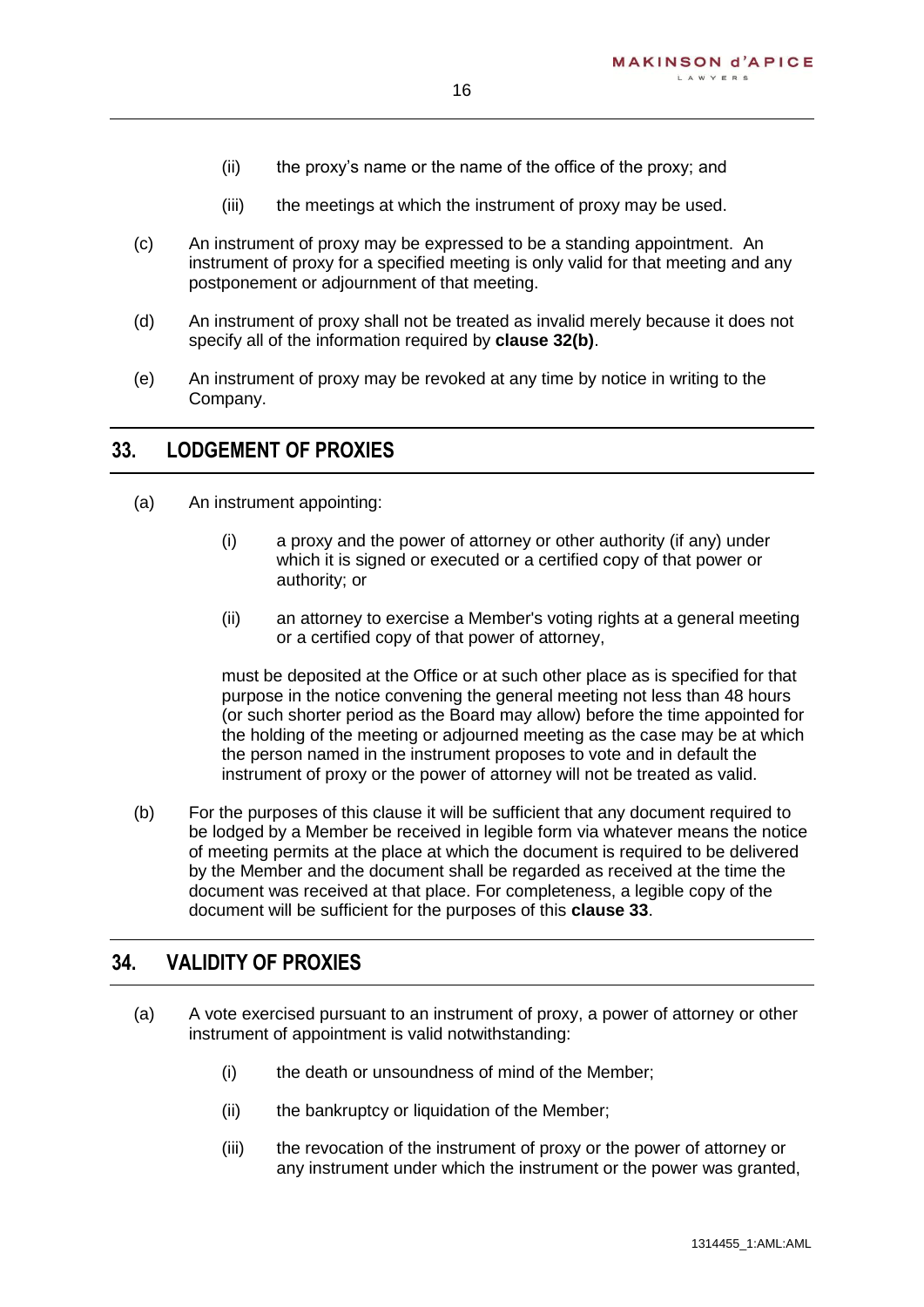if the Company has not received at its Office written notice of the death, unsoundness of mind, bankruptcy, liquidation or revocation at least 48 hours (or such shorter period as the Board may allow) prior to the time appointed for the holding of the general meeting or adjourned meeting, as the case may be, at which the instrument of proxy or the power of attorney is exercised.

- (b) A proxy who is not entitled to vote on a resolution as a Member may vote as a proxy for another Member who can vote if the appointment specifies the way the proxy is to vote on the resolution and the proxy votes that way.
- (c) A person holding a proxy may not hold any more than 5 proxy votes.

#### <span id="page-17-0"></span>**35. RIGHTS OF PROXIES AND ATTORNEYS**

- (a) The instrument appointing a proxy will be taken to confer authority to demand or join in demanding a poll.
- (b) Unless a Member by the instrument of proxy directs the proxy to vote in a certain manner the proxy may vote as the proxy thinks fit on any motion or resolution. Otherwise the proxy shall follow the voting instructions contained in the instrument of proxy.
- (c) A proxy will not be revoked by the appointor attending and taking part in any general meeting but if the appointor votes on a resolution either on a show of hands or on a poll the person acting as proxy for the appointor shall not be entitled to vote in that capacity in respect of the resolution.
- (d) The Chairperson of a general meeting may require any person acting as a proxy to establish to the satisfaction of the Chairperson that he is the person nominated as proxy in the form of proxy lodged under this Constitution. If the person is unable to establish his identity he may be excluded from voting either upon a show of hands or upon a poll.

#### <span id="page-17-1"></span>**36. NUMBER AND APPOINTMENT OF DIRECTORS**

- (a) The number of Directors must not be less than 7 and the maximum is 9.
- (b) A Director must be a native of the Island of Castellorizo or persons of Greek descent from a district within 45 kilometres of the island of Castellorizo or are descendants of such natives, or are married to such natives or descendants, and who are residing in the Commonwealth of Australia. However, persons married to such natives or descendants shall never constitute more than one third of the Directors elected.
- (c) A Director must be a Member of the Company.
- (d) Commencing 3 years from 1 April 2018 a Director must have been a Financial Member of the Company for no less than 3 years prior to their appointment as a Director.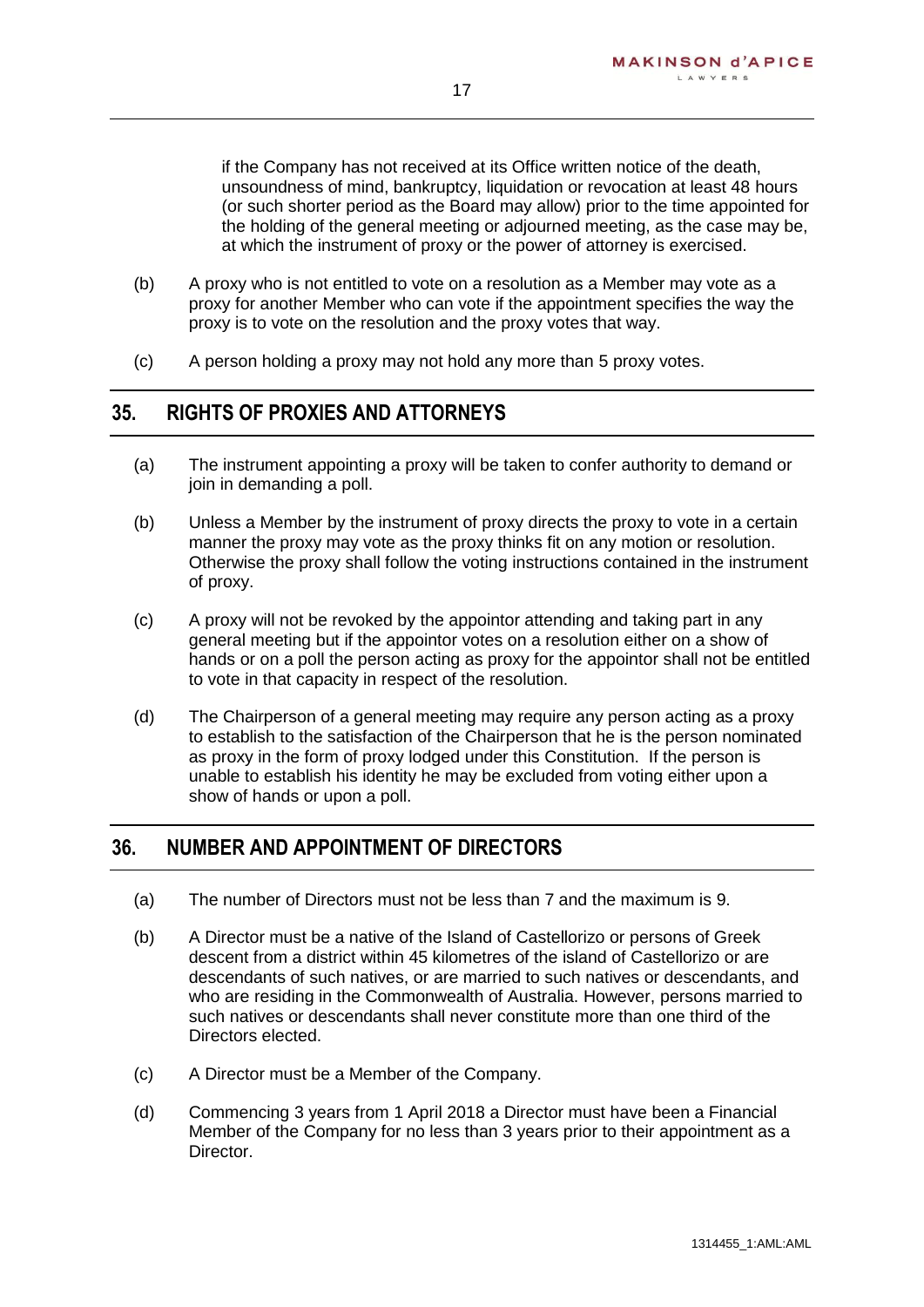- (e) The Company may appoint a person as a Director by resolution passed in a general meeting.
- (f) Except in the case of a casual vacancy, a Director will serve a term of 2 years from the effective date of appointment and may be eligible for re-election by the Members as a Director for an unlimited number of further 2 year terms.
- (g) A Director may appoint an alternate to exercise some or all of the Director's powers for a specified period. Any alternate director must be an Ordinary Member or an Association Life Member or an Active Life Member of the Company. If the appointing Director requests the Company to give the alternate notice of Directors' meetings, the Company must do so. When an alternate exercises the Director's powers, the exercise of the powers is just as effective as if the powers were exercised by the Director. The appointing Director may terminate the alternate's appointment at any time. An appointment and its terms or a termination must be in writing and given to ASIC and the Company.
- (h) In the event of a casual vacancy occurring in the office of a Director, the Board may appoint a Member to fill such casual vacancy and any such appointee shall hold office until the next general meeting where voting for Directors is to occur.

#### <span id="page-18-0"></span>**37. VACATION OF OFFICE**

- <span id="page-18-1"></span>(a) Any Director may retire from office on giving written notice to the Company at the Office of his intention to retire and the resignation shall take effect at the time expressed in the notice (provided the time is not earlier than the date of delivery of the written notice to the Company).
- (b) The office of a Director shall become vacant if the Director:
	- (i) resigns in accordance with **clause [\(a\)](#page-18-1)**;
	- (ii) becomes an insolvent under administration (within the meaning of the Act); or
	- (iii) becomes prohibited from being a director of a company by reason of any order made under the Act;
	- (iv) becomes of unsound mind or a person whose personal estate is liable to be dealt with in any way under the law relating to mental health;
	- (v) resigns by notice in writing to the Company;
	- (vi) is absent without permission of the Board from meetings of the Board held for more than 6 months and the Directors resolve that his or her office be vacated; or
	- (vii) subject to the Act is removed from office by a special resolution of the Members in a general meeting.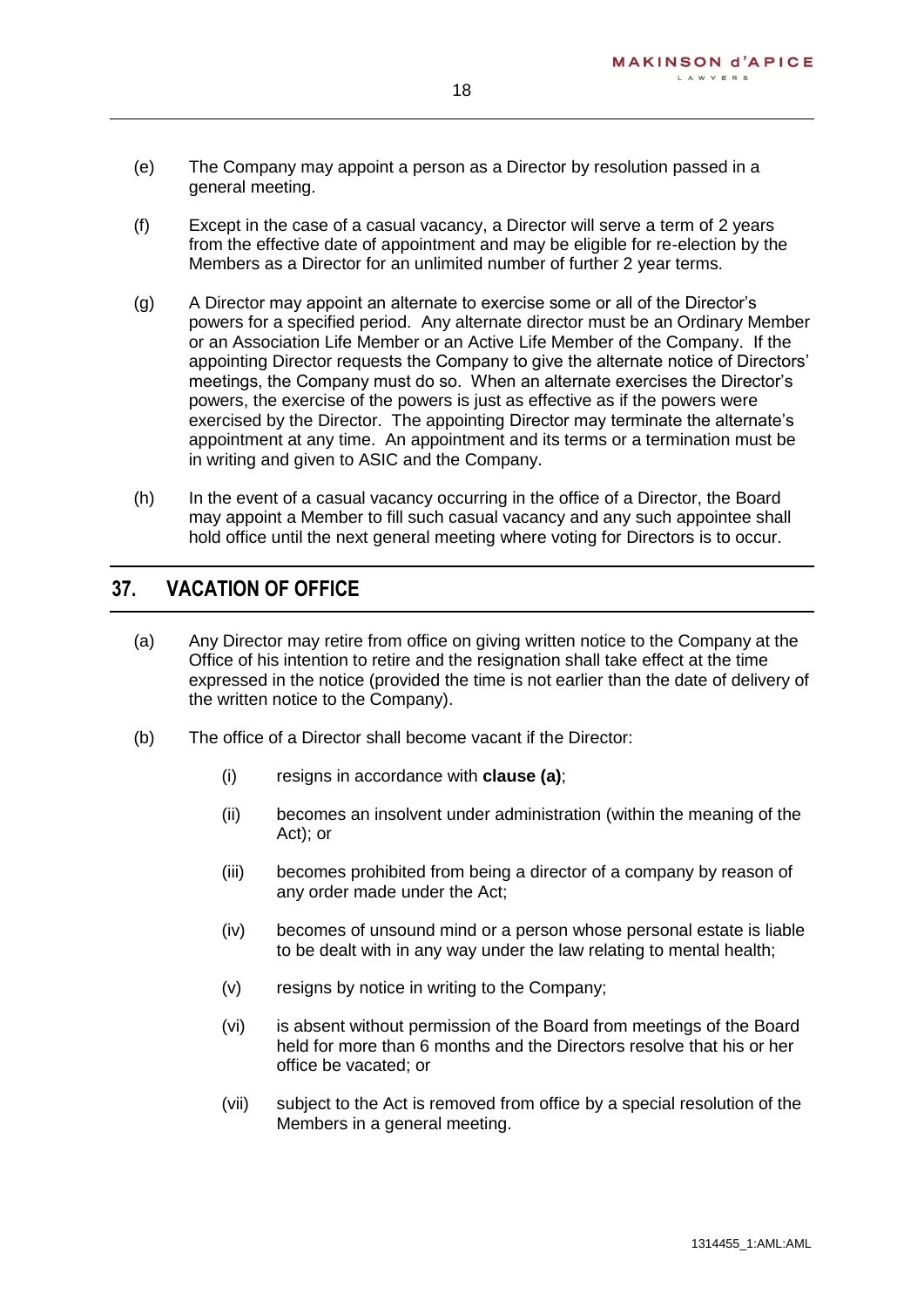## <span id="page-19-0"></span>**38. POWERS OF DIRECTORS**

- (a) All day to day control, management and conduct of the Company shall be vested in the Board who shall exercise all such powers of the Company as are not by the Act or by this constitution required to be exercised in any other manner.
- (b) The Board shall not dispose of or sell any real property of the Company unless:
	- (i) the property has been independently valued and:
	- (ii) the disposal or sale has been approved at a general meeting of Members at which a majority of votes supported the disposal or sale; and
	- (iii) the sale is by way of public auction or by open tender by an independent real estate agent or auctioneer, or in such other manner as may be unanimously approved by the Board or approved by a majority of votes at a general meeting of Members of the Company.

## <span id="page-19-1"></span>**39. PAYMENTS TO DIRECTORS**

- (a) A Director may not be paid directors' fees for serving as a Director.
- (b) The Directors shall be entitled to be paid or reimbursed for all travelling and other expenses reasonably incurred by them in connection with any meeting of the Directors, any meeting of a committee, general meetings of the Company and otherwise in connection with the business or affairs of the Company.

#### <span id="page-19-2"></span>**40. FUNDS AND ACCOUNTS**

- (a) All cheques, promissory notes, drafts, bills of exchange and other negotiable instruments and all receipts for money paid to the Company must be signed, drawn, accepted, endorsed or otherwise executed as the case may be by at least two Directors if the Company has two or more Directors. The Directors may determine that a negotiable instrument may be signed, accepted, drawn, endorsed or otherwise executed in a different way.
- (b) The bank accounts of the Company shall be operated by such person, or persons as determined by the Board from time to time
- (c) The Company may have any number of separate accounts.

#### <span id="page-19-3"></span>**41. CONFERMENT OF POWERS**

(a) The Board may from time to time confer upon any Director for the time being or any other person as they may select such of the powers exercisable under this Constitution by the Board as it may think fit for such time and to be exercised for such purposes and on such terms and conditions and with such restrictions as it may think expedient.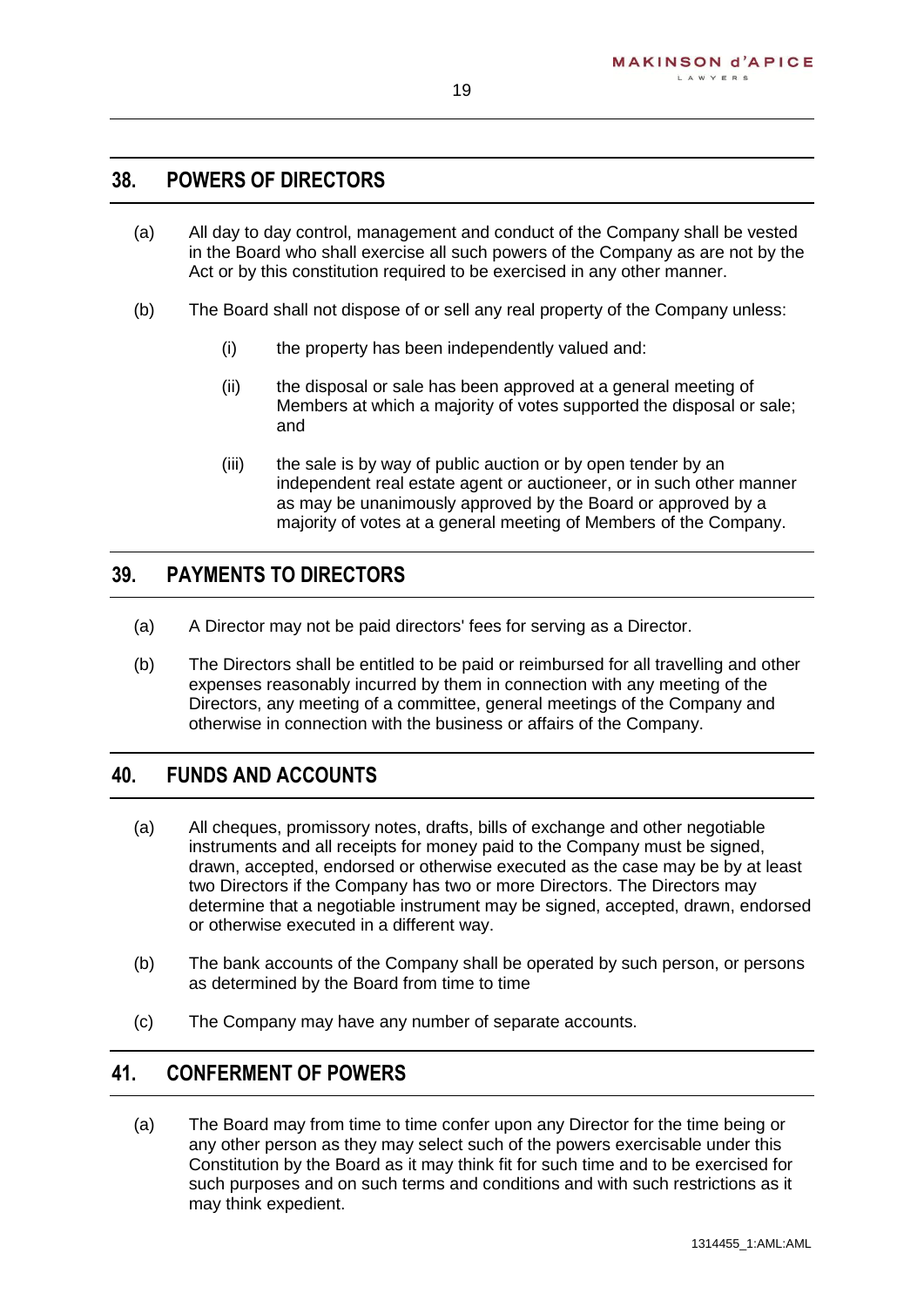(b) Powers conferred under this clause may be exercised concurrently with the powers of the Board in that regard and the Board may from time to time withdraw, revoke or vary all or any of such powers.

## <span id="page-20-0"></span>**42. CONTRACTS AND CONFLICTS OF INTEREST**

- (a) The Company may enter into contracts or arrangements with other companies or bodies in which a Director has an interest, provided it does so according to the usual commercial terms and conditions that apply to such contracts or arrangements.
- (b) A Director must disclose an interest in accordance with the Act and the Secretary must record all declarations in the minutes of the relevant meeting.
- (c) A Director who has an interest in a contract or arrangement made by the Company and has disclosed this interest to the Board subject to compliance with section 195 and related provisions of the Act still may:
	- (i) vote on the matter;
	- (ii) be counted in determining whether or not a quorum is present at any meeting of Directors considering that contract or arrangement or proposed contract or arrangement;
	- (iii) sign or countersign any document relating to that contract or arrangement or proposed contract or arrangement; and
	- (iv) vote in respect of, or in respect of any matter arising out of, the contract or arrangement or proposed contract or arrangement.
- (d) A Director's failure to make disclosure under this clause does not render void or voidable a contract or arrangement in which the Director has a direct or indirect interest.
- (e) A general notice given to the Board by a Director that the Director is an officer, a member of or otherwise interested in any specified corporation or firm stating the nature and the extent of the Director's interest in the corporation or firm shall, in relation to any matter involving the Company and that corporation or firm after the giving of the notice, be a sufficient disclosure of the Director's interest, provided that the extent of the interest is no greater at the time of first consideration of the relevant matter by the Board than was stated in the notice.

#### <span id="page-20-1"></span>**43. MEETINGS OF DIRECTORS**

- (a) The Board may meet together for the despatch of business, adjourn and otherwise regulate their meetings and proceedings as it thinks fit provided that they shall meet together not less than 6 times each calendar year.
- (b) A Director may at any time and the Secretary upon the request of a Director shall convene a meeting of Board by giving at least 24 hours' notice of the meeting to all Directors.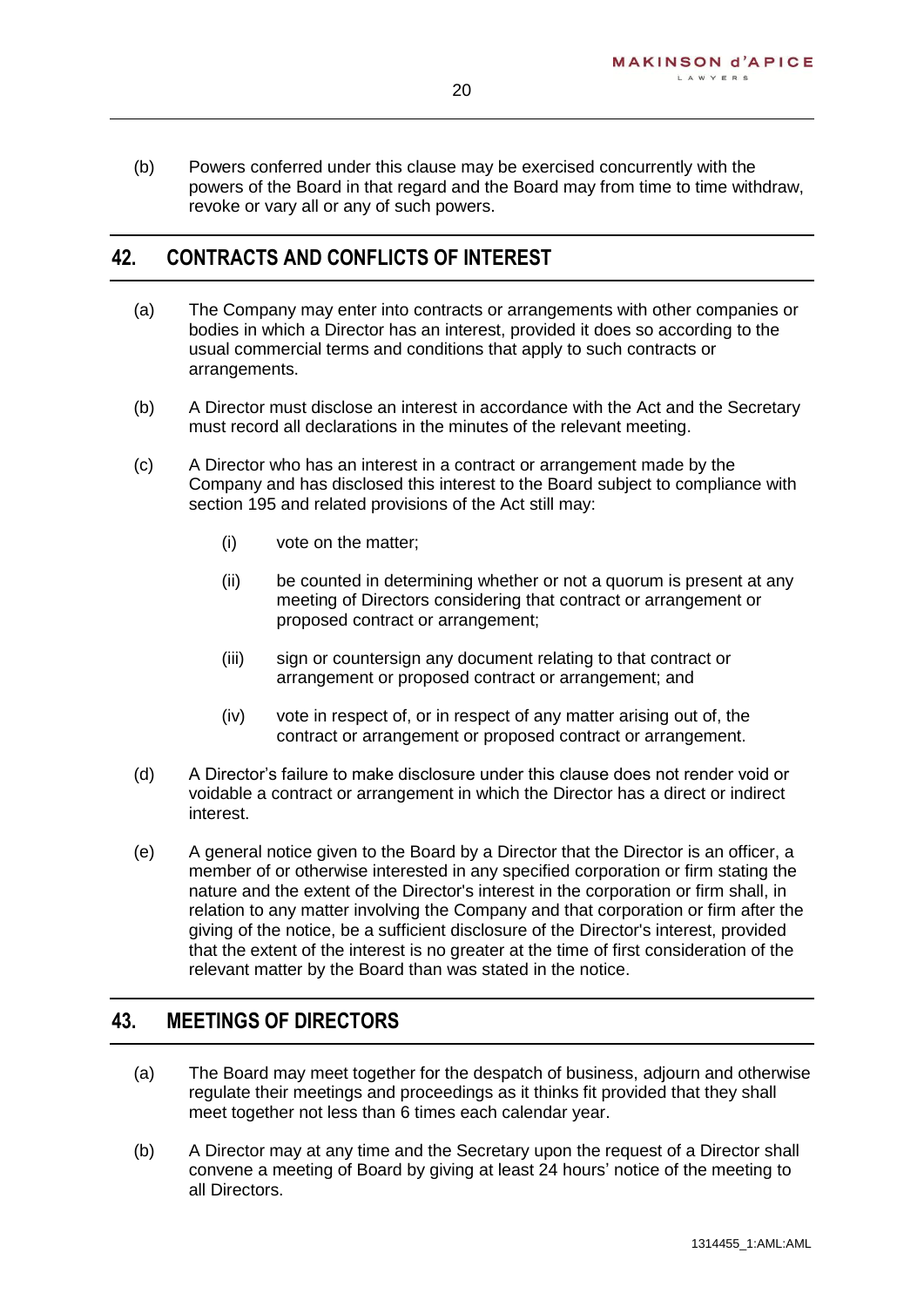- (c) Notice of a meeting of Board need not be in writing.
- (d) A Board meeting may be convened or held using any technology consented to by all Directors. The consent may be a standing one. A Director may withdraw consent to the use of a particular technology within a reasonable time period before a Board meeting.

21

(e) All resolutions of the Directors passed at a meeting of Board where a quorum is present but where notice of the meeting has not been given as required to each Director, or any act carried out pursuant to such resolution, shall, provided each Director to whom notice was not given subsequently agrees to waive the same, be as valid as if notice of the meeting had been duly given to all Directors.

#### <span id="page-21-0"></span>**44. QUORUM**

A majority of Directors entitled to attend a meeting of the Board who are personally present (or in conference in accordance with **clause [43](#page-20-1)**) form a quorum. A quorum must be present at all times during the meeting. A Director who is disqualified from voting on a matter pursuant to **clause [42](#page-20-0)** shall be counted in the quorum despite that disqualification.

#### <span id="page-21-1"></span>**45. CHAIRPERSON OF DIRECTORS' MEETINGS**

#### **45.1 President and Vice-Presidents**

- (a) The Directors shall elect a Director as President, who will act as Chairperson of all Directors' meetings.
- (b) The President will hold office for a term of two years or until such time as they cease to be a Director of the Company or a vote of no less than 6 Directors removes them from that office whichever first occurs.
- <span id="page-21-2"></span>(c) The Directors may elect from their number, a Senior Vice-President, who will act as Chairperson of Directors meetings if the President is either unable or unwilling to act.
- (d) The Senior Vice-President will hold office for an initial term of two years or until such time as they are no longer a Director of the Company or a vote of no less than 6 Directors removes them from office, whichever first occurs.
- (e) The Directors may elect from their number, a Junior Vice-President, who will act as Chairperson of Directors meetings if the President and the Senior Vice-President are either unable or unwilling to act.
- (f) The Junior Vice-President will hold office for an initial term of two years or until such time as they are no longer a Director of the Company or a vote of no less than 6 Directors removes them from that office, whichever first occurs.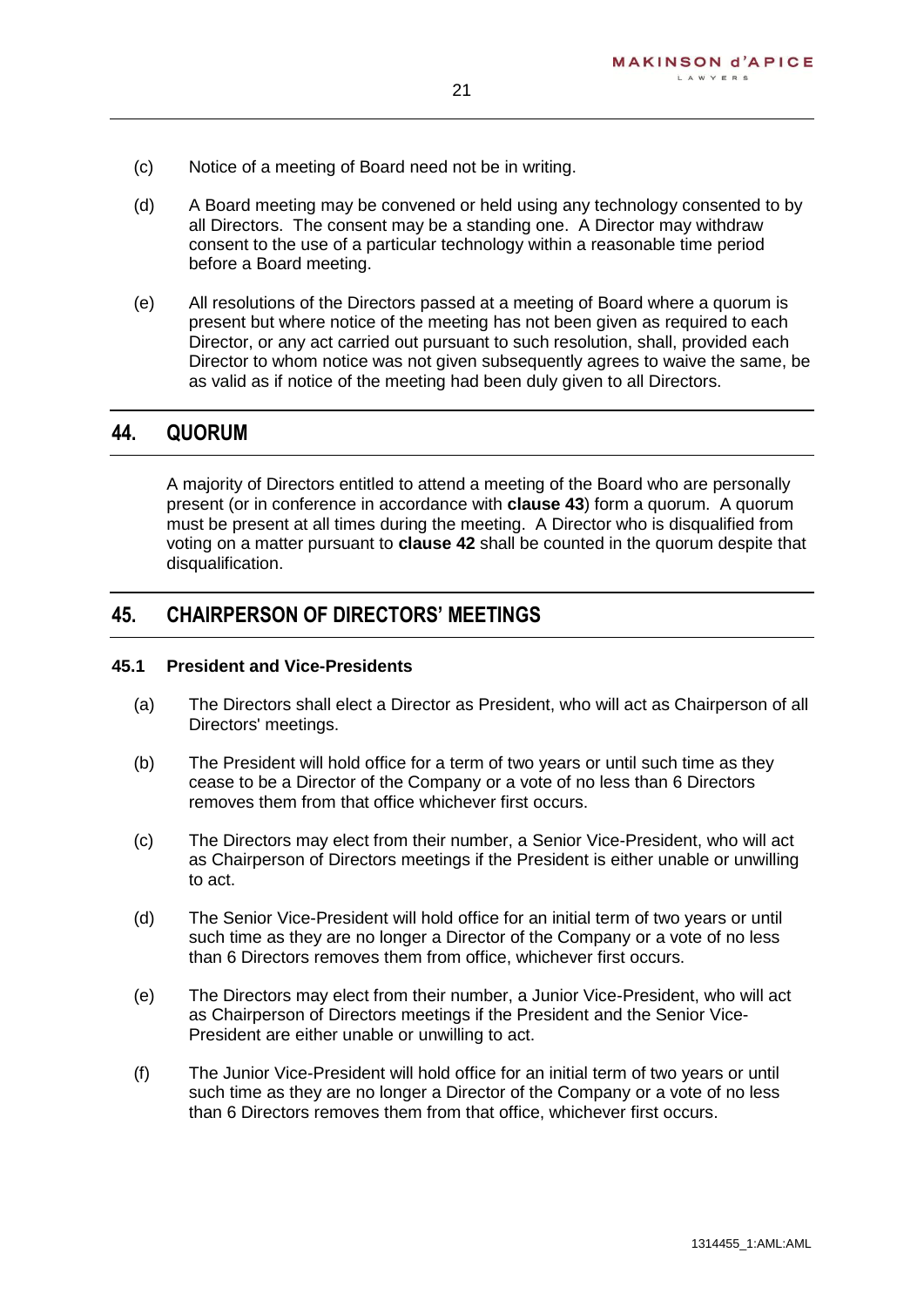#### <span id="page-22-0"></span>**46. VOTING**

- (a) A resolution of the Board must be passed by a majority of votes of the Directors present at the meeting who vote on the resolution. A resolution passed by a majority of the votes cast by the Directors will for all purposes be taken to be a determination of the Board.
- (b) Each Director shall have one vote.
- (c) In case of an equality of votes at a meeting of the Board, the Chairperson has a casting vote in addition to a deliberative vote.

#### <span id="page-22-1"></span>**47. RESOLUTIONS BY DIRECTORS**

- (a) The Board may pass a resolution without a Board meeting being held if all the Directors entitled to vote on the resolution sign a document containing a statement that they are in favour of the resolution set out in the document. For this purpose, signatures can be contained in more than one document. The resolution is passed when the last director signs.
- (b) A document which is received by the Company in legible form via whatever means and which purports to have been signed by a Director shall for the purposes of this clause be taken to be in writing and signed by that Director at the time of the receipt of the document by the Company in legible form.
- (c) An email transmission which is received by the Company and which purports to have been sent by a Director shall for the purposes of this clause be taken to be in writing and signed by that Director at the time of the receipt of the email transmission by the Company.
- (d) In addition, a Directors' meeting may be called or held and resolutions may be passed using any technology consented to by all the Directors. The consent may be a standing one. A Director may only withdraw consent within a reasonable period before the meeting or the putting of the resolution.

#### <span id="page-22-2"></span>**48. COMMITTEE OF DIRECTORS**

- (a) The Board may form and delegate any of its powers to a Committee consisting of such Directors and other persons as it thinks fit and may from time to time revoke such delegation. All such Committees must be chaired by a Director.
- (b) A Committee must in exercise of the powers delegated to it conform to any directions and restrictions that may be imposed on it by the Board. A power so exercised shall be taken to be exercised by the Board.
- (c) The meetings and proceedings of any Committee consisting of more than one person will be governed by the provisions for regulating the meetings and proceedings of the Board contained in this Constitution.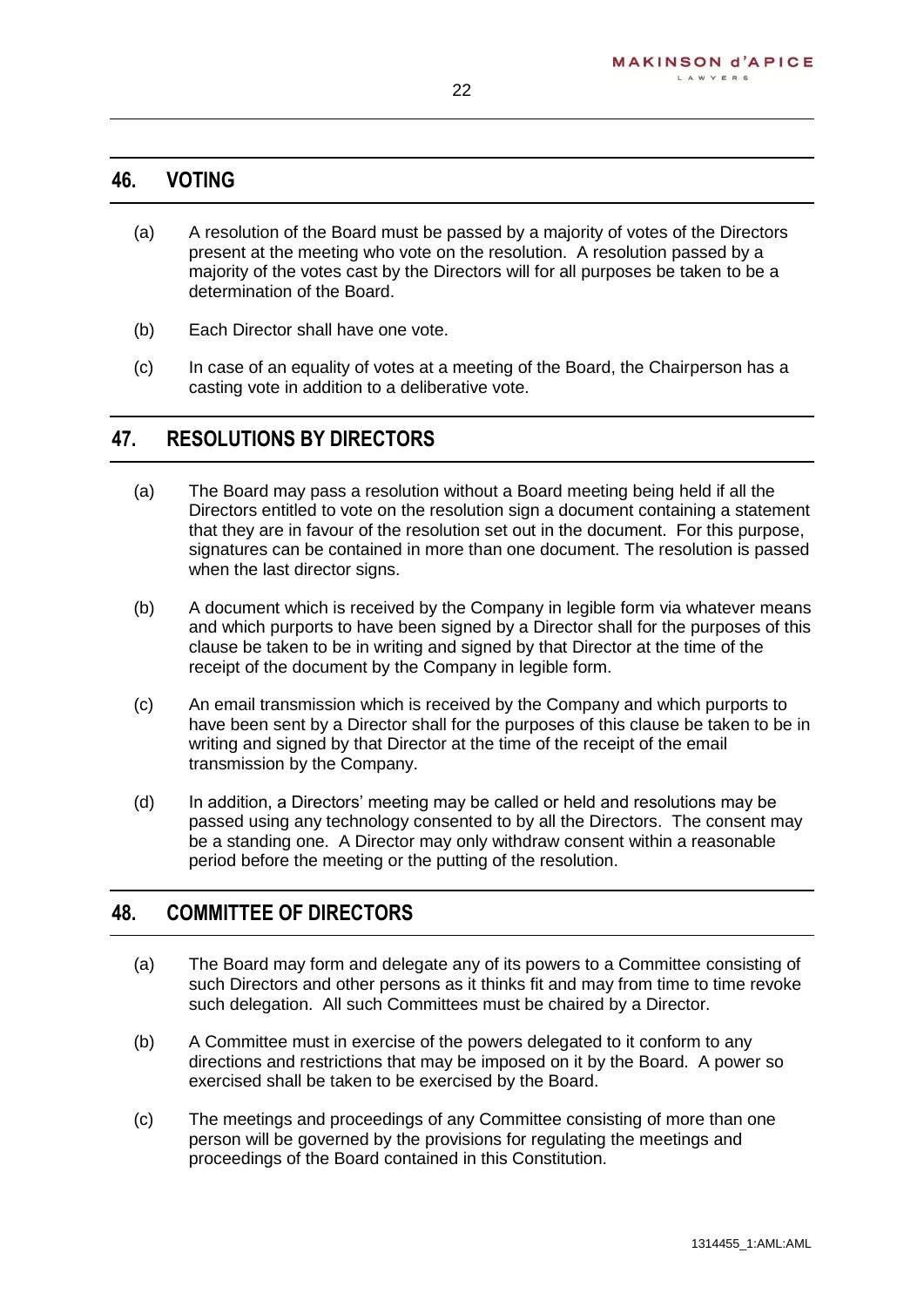(d) A minute of all the proceedings and decisions of every Committee shall be made, entered and signed in the same manner in all respects as minutes of proceedings of the Board are required by the Act and this Constitution to be made entered and signed. A copy of these minutes shall be tabled at the next Board Meeting.

## <span id="page-23-0"></span>**49. VALIDATION OF ACTS OF DIRECTORS**

All acts done:

- (a) at any meeting of the Board; or
- (b) by any person acting as a Director,

shall, even if it is discovered afterwards that there was a defect in the appointment or continuance in office of any such Director or person or that they or any of them were disqualified or were not entitled to vote, be as valid as if every such person had been duly appointed or had continued in office and was duly qualified to be a Director and had been entitled to vote.

#### <span id="page-23-1"></span>**50. MINUTES**

- (a) The Board must cause minutes to be kept in accordance with the Act for the purposes of recording:
	- (i) the names of the Directors present at each meeting of the Directors and of Directors present at each meeting of any Committee;
	- (ii) all orders, resolutions and proceedings of general meetings and of meetings of Directors and of Committees;
	- (iii) such matters as are required by the Act to be recorded in the record books of the Company including without limitation all declarations made or notices given by any Director of his interest in any contract or proposed contract or the holding of any office or property whereby any conflict of duty or interest may arise.
- (b) Such minutes shall be signed by the Chairperson of the meeting, or the Chairperson of the next succeeding meeting and minutes which purport to be signed accordingly shall be received in evidence without any further proof as sufficient evidence that the matters and things recorded by such minutes actually took place or happened as recorded and of the regularity of such matters and things and that the same took place at a meeting duly convened and held.

## <span id="page-23-2"></span>**51. SECRETARY**

- (a) There must be at least one Secretary appointed to that office by the Board. Such Secretary may be an honorary Secretary.
- (b) The Board may remove any Secretary from that office.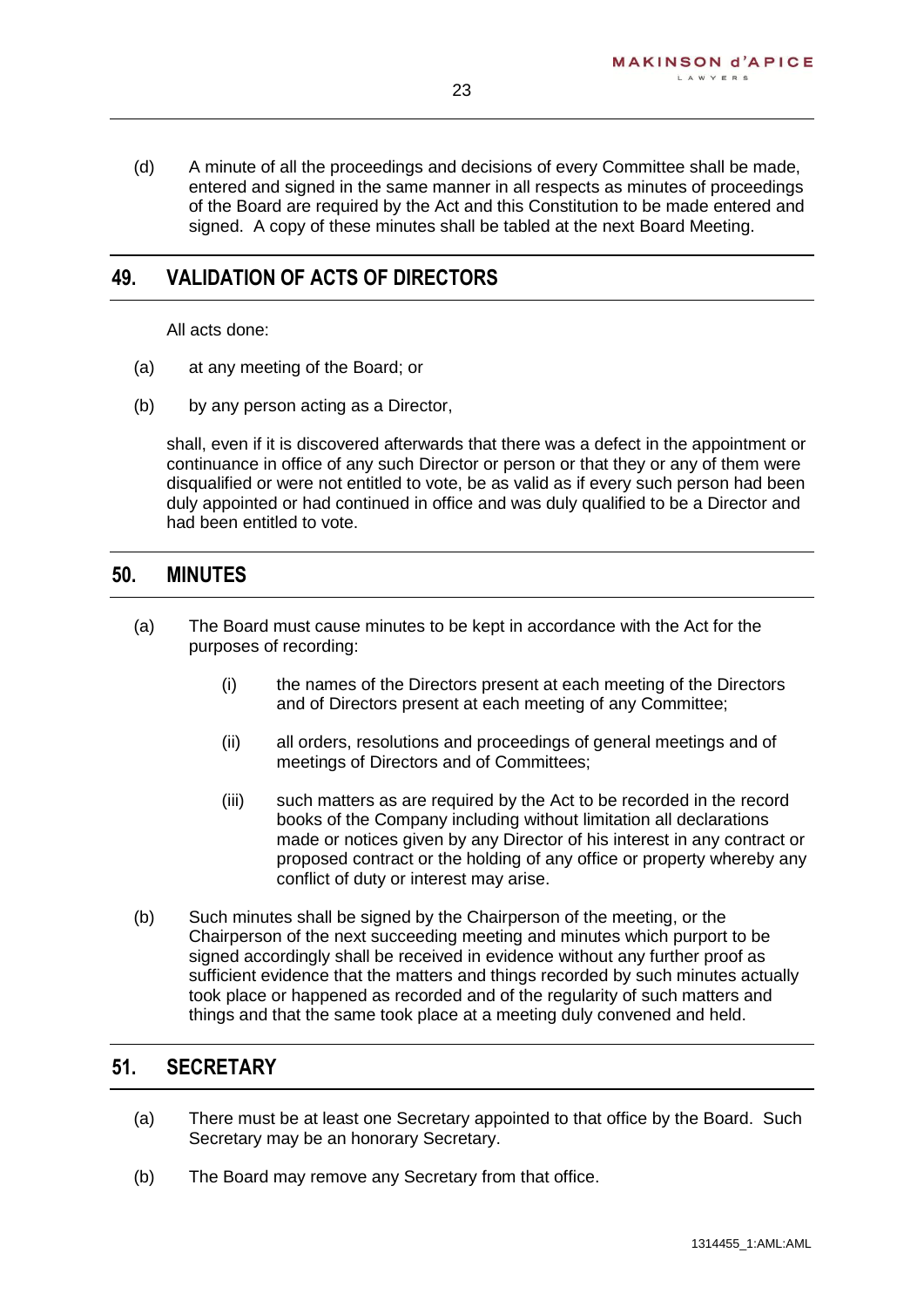#### <span id="page-24-0"></span>**52. AUDIT**

- (a) A registered company auditor must be appointed if required by law.
- (b) The remuneration of the auditor must be fixed and the auditor's duties regulated in accordance with the Act.

## <span id="page-24-1"></span>**53. EXECUTION OF DOCUMENTS**

- (a) Without limiting the manner in which the Company may execute any contract, including as permitted under section 127 of the Act, the Company may execute any agreement, deed or other document by:
	- (i) two Directors signing the same; or
	- (ii) one Director and one Secretary signing the same.
- (b) Nothing in this Constitution requires the Company to execute any agreement, deed or other document under common seal for the same to be effectively executed by the Company.

## <span id="page-24-2"></span>**54. ACCOUNTS AND INSPECTION**

The Board shall cause proper financial records to be kept and must distribute copies of the financial reports of the Company and a Directors' report in accordance with the requirements of the Act and also from time to time determine whether and to what extent and at what times and places and under what conditions or regulations the accounting and other records of the Company or any of them will be open to the inspection of Members.

#### <span id="page-24-3"></span>**55. SERVICE OF NOTICES**

- (a) A notice may be given by the Company to any Member by:
	- (i) serving it on the Member personally;
	- (ii) sending it by post to the Member or leaving it at the Member's address shown in the Register or otherwise the address supplied by the Member to the Company for the giving of notices;
	- (iii) facsimile to the facsimile number supplied by the Member to the Company for the giving of notices; or
	- (iv) sending it to the electronic address supplied by the Member to the Company for the giving of notices.
- (b) Any Member who has not left at or sent to the Office his place of address for inclusion in the Register as the place at which notices may be given to the Member shall not be entitled to receive any notice.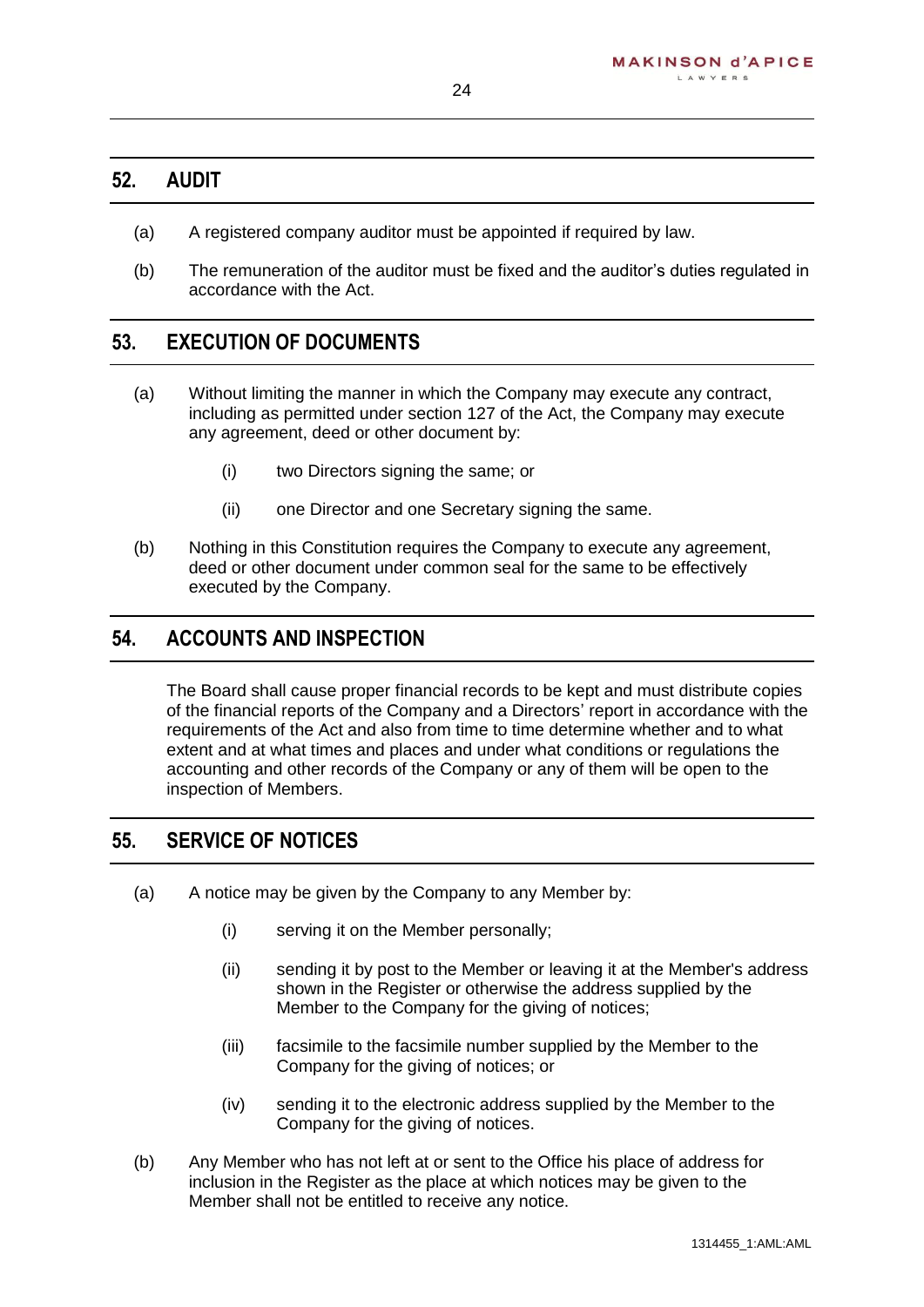- (c) Where a notice is sent by post, service of the notice shall be taken to be effected by properly addressing, prepaying and posting a letter containing the notice and shall be deemed to have been effected on the day after the date of posting. Service of a notice to a Member outside Australia shall be deemed to have been made in the ordinary course of the post.
- (d) Where a notice is sent by electronic means such as e-mail, service of the notice shall be taken to be effected by properly addressing and sending the notice and in such case shall be taken to have been effected on the business day after it is sent.
- (e) Evidence of service of a notice may be established by proving that the envelope containing the notice and stamped appropriately was properly posted and a certificate given by any Officer of the Company to that effect shall be conclusive evidence of service.

#### <span id="page-25-0"></span>**56. NOTICES OF GENERAL MEETING**

Subject to **clause [55\(b\)](#page-24-3)**, notice of every general meeting must be given in any manner authorised by this Constitution to:

- (a) every Member; and
- (b) the auditor for the time being of the Company.

#### <span id="page-25-1"></span>**57. WINDING UP**

The Company may be dissolved or wound up by a special resolution of Members at a meeting of Members. If any surplus remains following the winding up of the Company, the surplus will not be paid to or distributed amongst Members, but will be given or transferred to another institution or corporation which has:

- (a) Hellenic or Castellorizian ideals;
- (b) objects which are similar to the objects of the Company as set out in **clause [5\(a\)](#page-5-0)**;
- (c) a governing document which requires its income and property to be applied in promoting its objects; and
- (d) a governing document which prohibits it from paying or distributing its income and property amongst its Members to an extent at least as great as imposed on the Company by **clause [5\(d\)](#page-5-0)**.

The identity of the corporation or institution is to be determined by the Members and failing such determination being made, by application to the Supreme Court for determination.